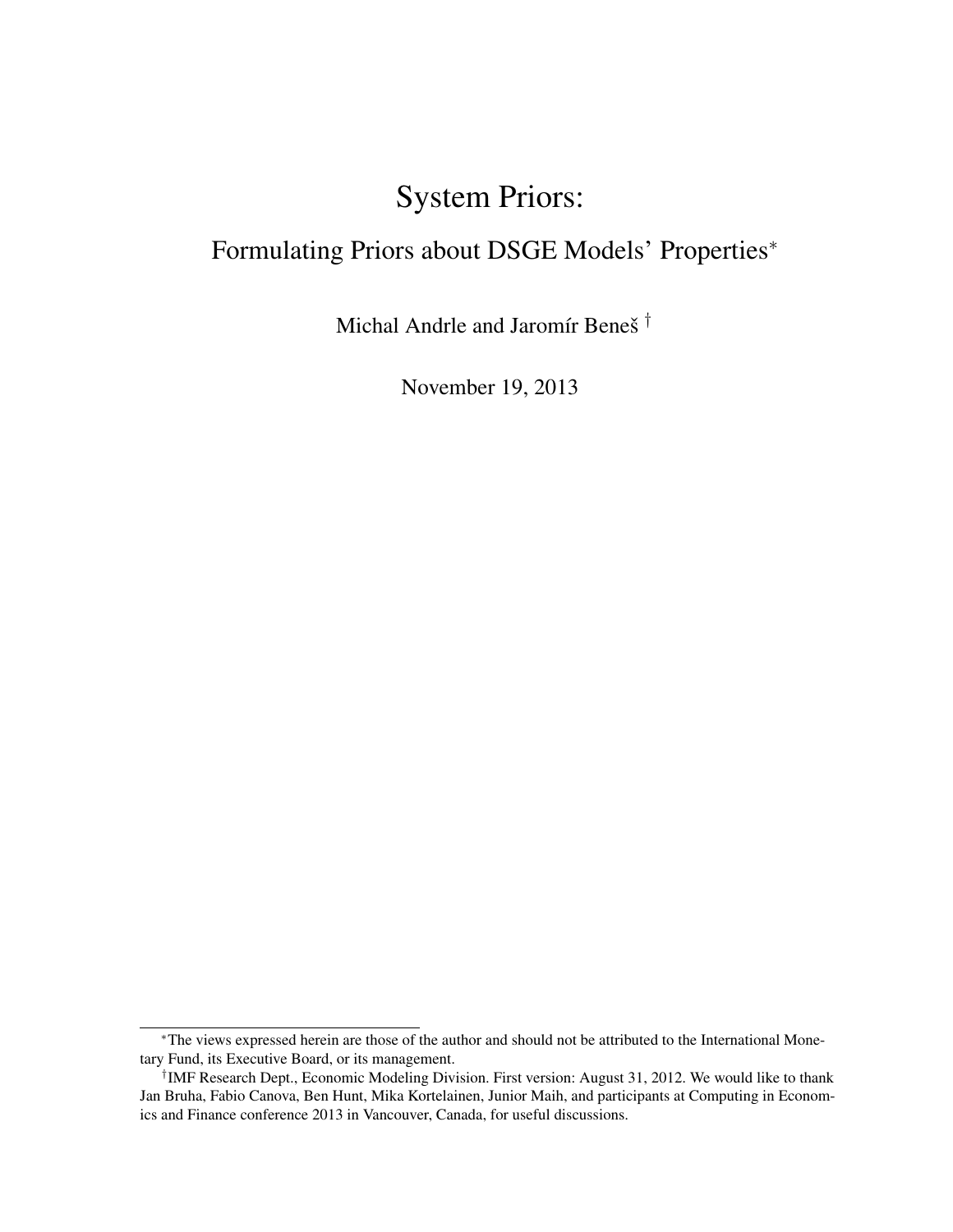# Contents Page

| L.  |                 |                                                                                       | 3              |
|-----|-----------------|---------------------------------------------------------------------------------------|----------------|
| П.  |                 | System Priors – Formulating Priors about Models' Properties $\dots \dots \dots \dots$ | $\overline{5}$ |
|     | $\mathsf{A}$ .  | Motivation                                                                            | 5              |
|     | Β.              |                                                                                       | 8              |
|     | $\mathcal{C}$ . |                                                                                       | 9              |
|     |                 | $1_{-}$                                                                               | 9              |
|     |                 | 2.                                                                                    | 10             |
|     |                 | 3.                                                                                    | 10             |
|     |                 | 4.                                                                                    | <sup>11</sup>  |
|     | D.              |                                                                                       | <sup>12</sup>  |
|     | Ε.              |                                                                                       | -15            |
| Ш.  |                 |                                                                                       | <b>16</b>      |
|     | A.              |                                                                                       | <b>16</b>      |
|     | B.              |                                                                                       | 18             |
|     |                 |                                                                                       | 22             |
| IV. |                 | Behavioral Foundations of a Simple Monetary Model                                     | 24             |
|     |                 |                                                                                       |                |

# Tables

# Figures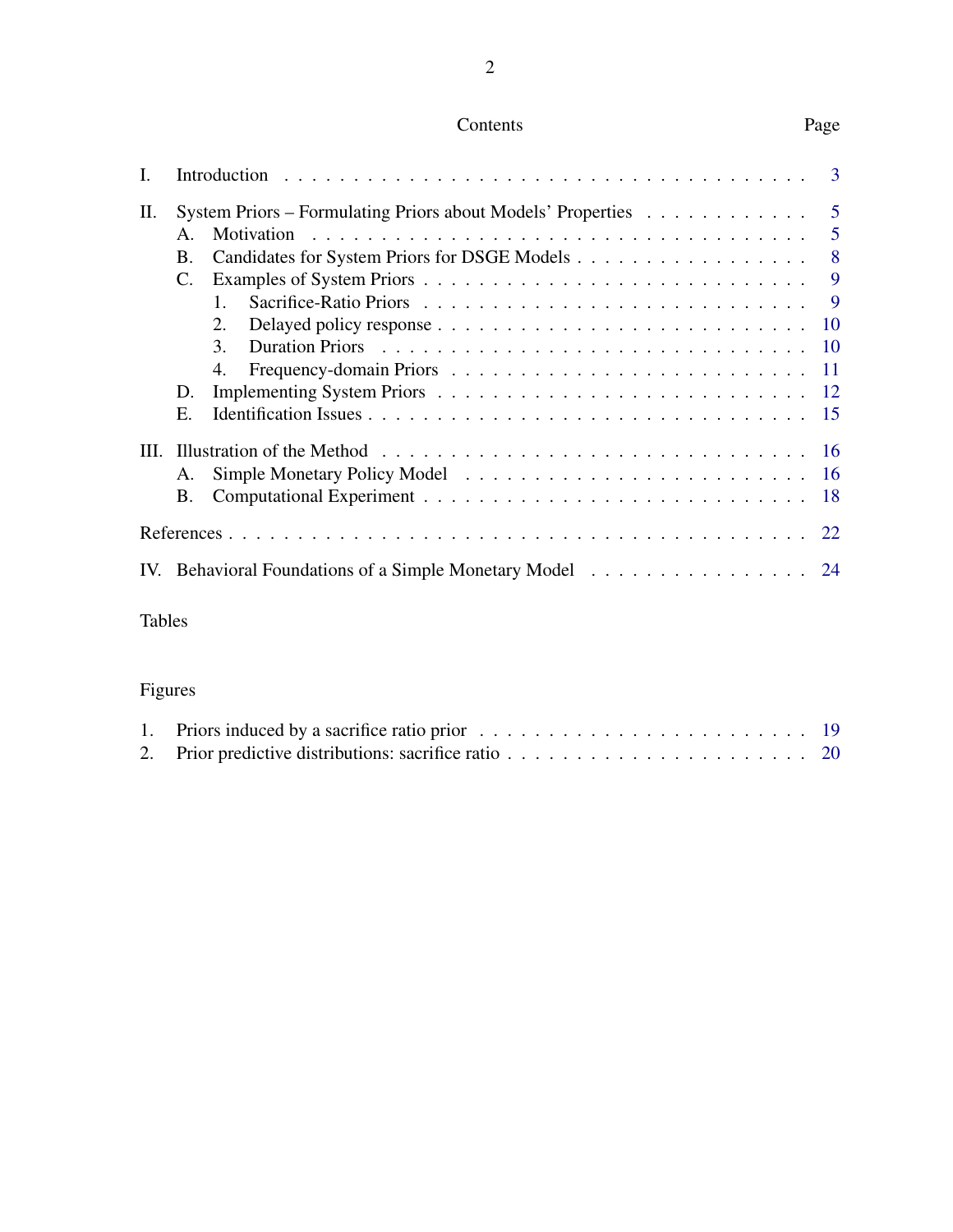#### I. INTRODUCTION

<span id="page-2-0"></span>This paper proposes a novel approach to elicit individual parameter priors using views on dynamic models' properties – system priors. The Bayesian estimation paradigm uses the likelihood principle and updates prior beliefs about the parameters with the information conveyed by the data. The prior beliefs about many individual structural model parameters are often difficult to formulate. When priors about individual parameters are specified as independent, the implied prior distributions for the model's properties as a system may be rather infeasible or take an unintended form. It can, thus, be more transparent or even easier to express prior views about the properties of the model directly and back-out the implied priors for parameters. This may entail, for instance, priors on properties such as impulse response functions, conditional correlations or the size of a cumulative output loss after a permanent disinflation (the sacrifice ratio). Our new method of devising priors is about just that – formulating priors on individual parameters via prior restrictions on system's properties. We label these priors "system priors" and use this term henceforth.

There are many benefits of employing system priors with very little cost of implementation. System priors introduce complex dependence among structural parameter priors, and allow for imposition of intuitive and economic priors about the aggregate behavior of the model. They also avoid unintended consequences on model's properties frequently associated with marginal independent priors. In technical terms, the implementation is just a straightforward extension of standard Bayesian methods. The main cost of implementation remains formulating relevant, transparent, and economic meaningful beliefs about the model's behavior. This paper provides guidance on all the issues mentioned.

The contribution of the paper lies mainly in the proposal to change the philosophy of formulating priors, not in technical implementation details, though these are covered as well. We argue for more careful design of priors, reflecting a priori restrictions on the system properties of macroeconomic models, where the deep nature of behavioral parameters may not be as deep as often believed, with identification issues and complex interactions among parameters contributing to the complexity of the problem. We also argue, following [Geweke](#page-22-0) [\(2010\)](#page-22-0), for much greater emphasis on the prior predictive analysis of models and null-hypothesis, so it is clear whether it is the data or the model, a priori, that is responsible for the final estimates of system properties. Note, this information cannot be trivially obtained from looking at marginal posterior and prior distributions of structural coefficients. To give an example, reporting a prior density of impulse response functions is quite rare in the literature.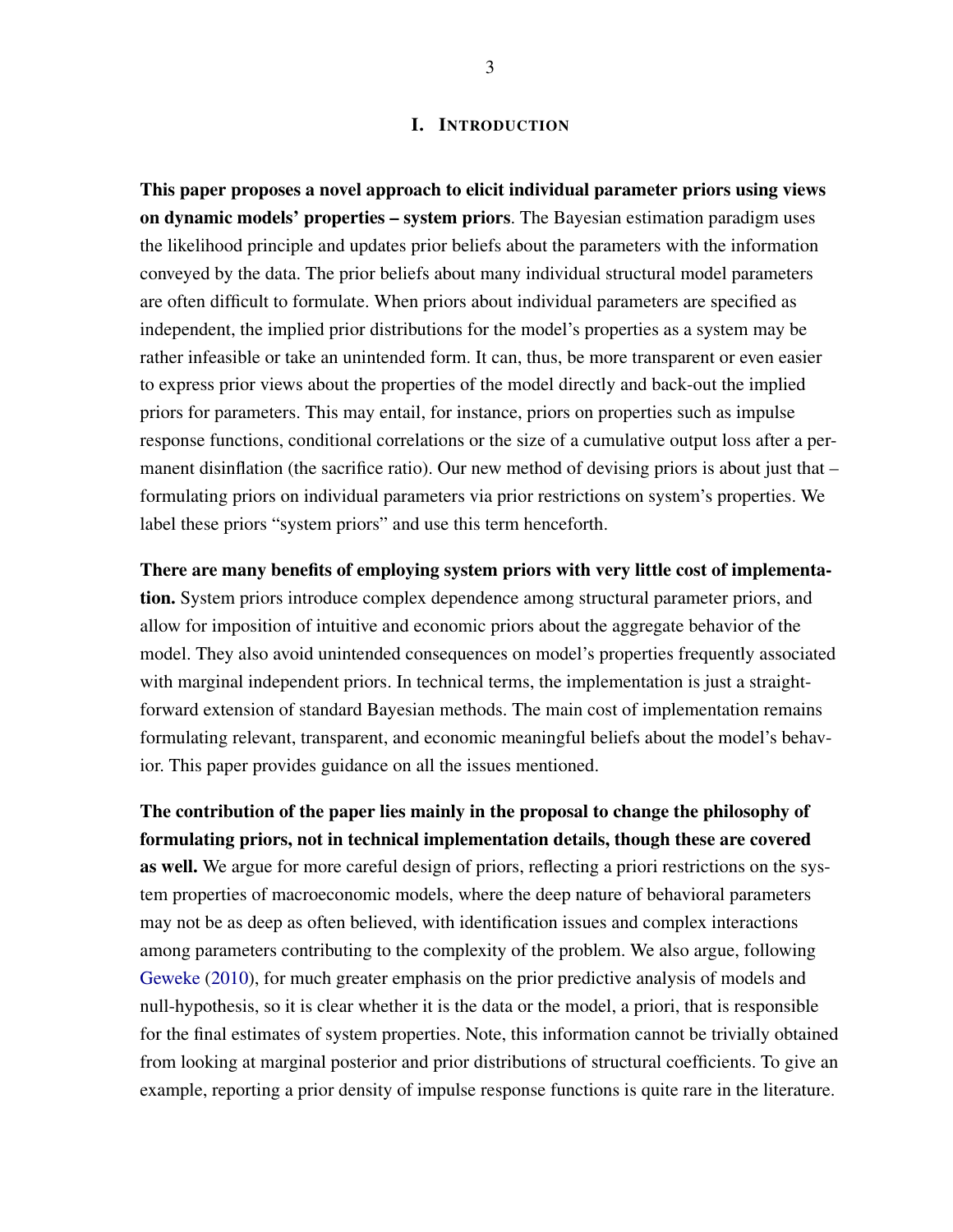Formulating parameter priors using prior views on selected model properties introduces complex dependence among parameters. Imposing a prior restriction on selected properties of the model, e.g. impulse response function, frequency response function, or conditional correlations, introduces restrictions on a joint distribution of structural parameters. This feature is quite distinct from the case of independent marginal priors about individual parameters, which introduce none. Furthermore, individually very reasonable parameter priors can result in rather unreasonable aggregate model properties, different from the researcher's beliefs, due to the nonlinear mapping of parameters into model's properties. In contrast, a prior about system properties of the model creates direct stochastic restrictions on the combinations of parameters. For instance, the parameters driving price and wage rigidities, monetary policy response, or interest rate sensitivity of output will be closely linked when the priors on the horizon of monetary authority's reaction to inflation-forecast deviation from the target are put in place.

Priors expressed in terms of model properties seem useful and effective, as sometimes the relevant information cannot be obtained from the likelihood function of the model. Although the likelihood function of the model fully describes its properties with respect to observed data, such information may not always be sufficient for parameterizing models to be used for policy analysis. There are requirements on the behavior of the model that reach beyond sample data, but resonate well with economic theory and intuition. Disinflation policies, for instance, are rarely observed in the macroeconomic data frequently, but the experience from other countries and historical episodes can discipline parameter estimation of the model using a sacrifice ratio prior.

System priors may facilitate model comparison and comparison of priors among economists. Models designed to explain a common dataset may have very different structures or set of structural parameters. The priors about the model's properties, system priors, are higherlevel priors and may be much more coherent across models than the parameter values themselves. When [Faust](#page-21-1) [\(2009\)](#page-21-1) gives an example of two prior beliefs economists may have, (i) a consumption growth insensitive to transitory changes in short-term interest rates and (ii) a prior about long and variable lags of monetary policy, system priors allow researches to directly implement those. This is a significant difference from the standard literature where largely arbitrary priors, in Faust's terms, may not guarantee that the economics of priors is satisfied.

## Translating system priors to individual parameter priors is relatively straightforward.

We express higher-level system priors as a set of stochastic restrictions on parameters. Together

4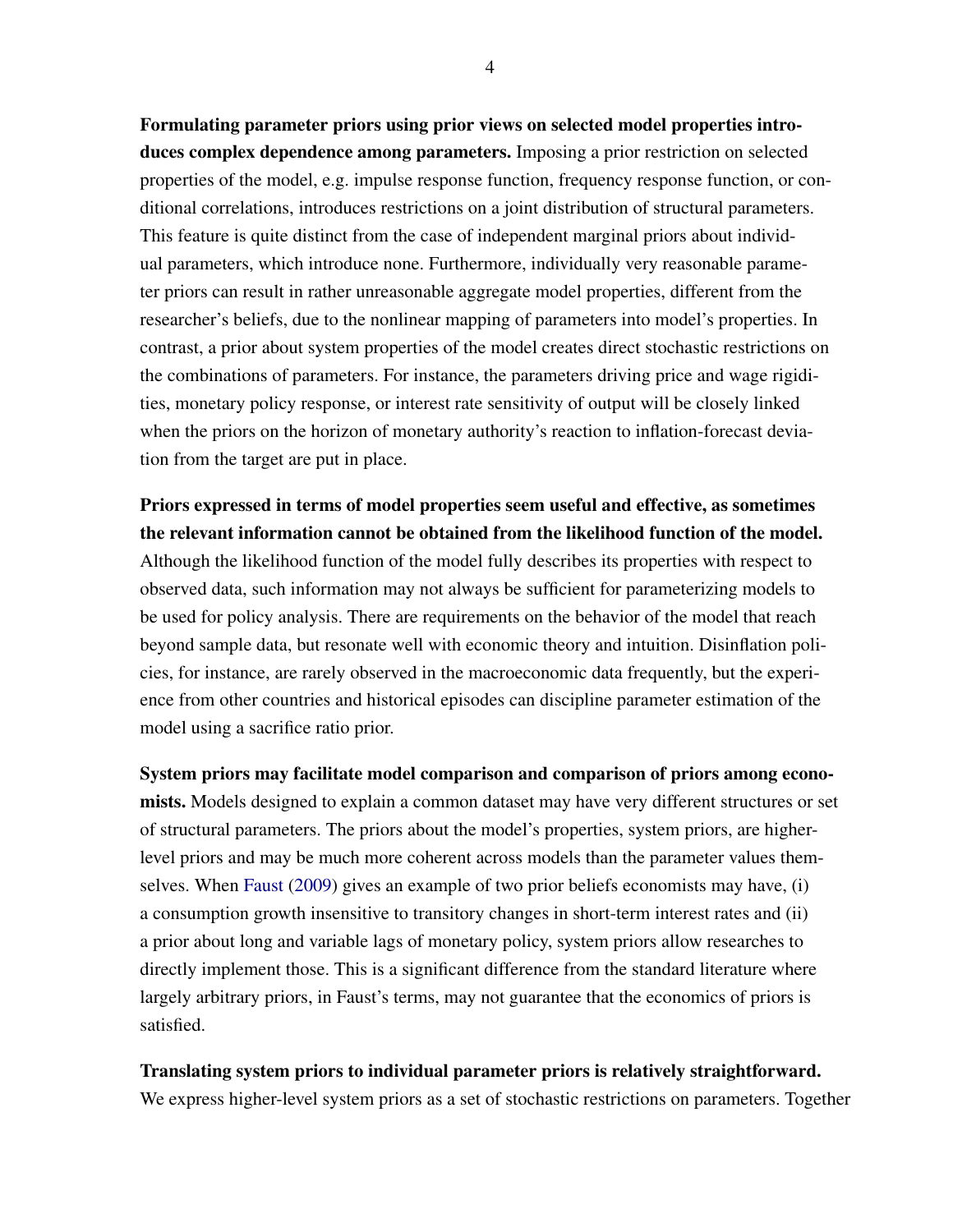with a set of marginal priors, the system priors works as a penalty for the likelihood function of the model. The composite prior is usually not analytically tractable but can be easily obtained using standard sampling techniques. Since dynamic stochastic general equilibrium (DSGE) models are frequently estimated using Monte Carlo techniques, incorporating system priors amounts to adding only one additional step to the estimation – evaluating system priors on top of evaluating marginal priors and the likelihood function.

Our contribution can be related to some existing literature. We build on and enrich the literature dealing with Bayesian estimation of dynamic economic models following [An and](#page-21-2) [Schorfheide](#page-21-2) [\(2007\)](#page-21-2) and others. We extend the analysis of [Geweke](#page-22-0) [\(2010\)](#page-22-0), [Faust and Gupta](#page-21-3) [\(2012\)](#page-21-3) or [Faust](#page-21-1) [\(2009\)](#page-21-1), who point out the importance of prior and posterior predictive analysis of the model. We are, however, directly shaping our parameter priors around the model implied properties. On a more operational level, our computations are are close to [Del Negro](#page-21-4) [and Schorfheide](#page-21-4) [\(2008\)](#page-21-4), who demonstrate how to formulate priors based on pre-sample data and long-run stylized facts of the economy, but our philosophy is very distinct from theirs. More recently, [Jarocinski and Marcet](#page-22-1)  $(2010)$  use a prior on output growth expectations at the beginning of the sample to elicit priors for an autoregressive model. Our approach is more general, it encompasses the methods indicated, and we focus strongly on the economics of the prior elicitation.

The outline of the paper is as follows: The second section of the paper discusses the motivation of our approach and its formal implementation in greater detail. The third section uses a simple New-Keynesian model to illustrate how system priors induce individual parameters' priors. Then we conclude.

## <span id="page-4-1"></span><span id="page-4-0"></span>II. SYSTEM PRIORS – FORMULATING PRIORS ABOUT MODELS' PROPERTIES

### A. Motivation

Building an economic model useful for policy analysis requires both art and science, and is very much about beliefs. Prior beliefs determine the structure of the model, selection of variables and, of course, the range and prior distribution of parameter values. The process of model building and parameterization should be as transparent as possible. This is not always the case, as documented by [Leamer](#page-22-2) [\(1978\)](#page-22-2) or [Faust](#page-21-1) [\(2009\)](#page-21-1), among others. The Bayesian approach to estimating dynamic economic models is, for some, a way to make the process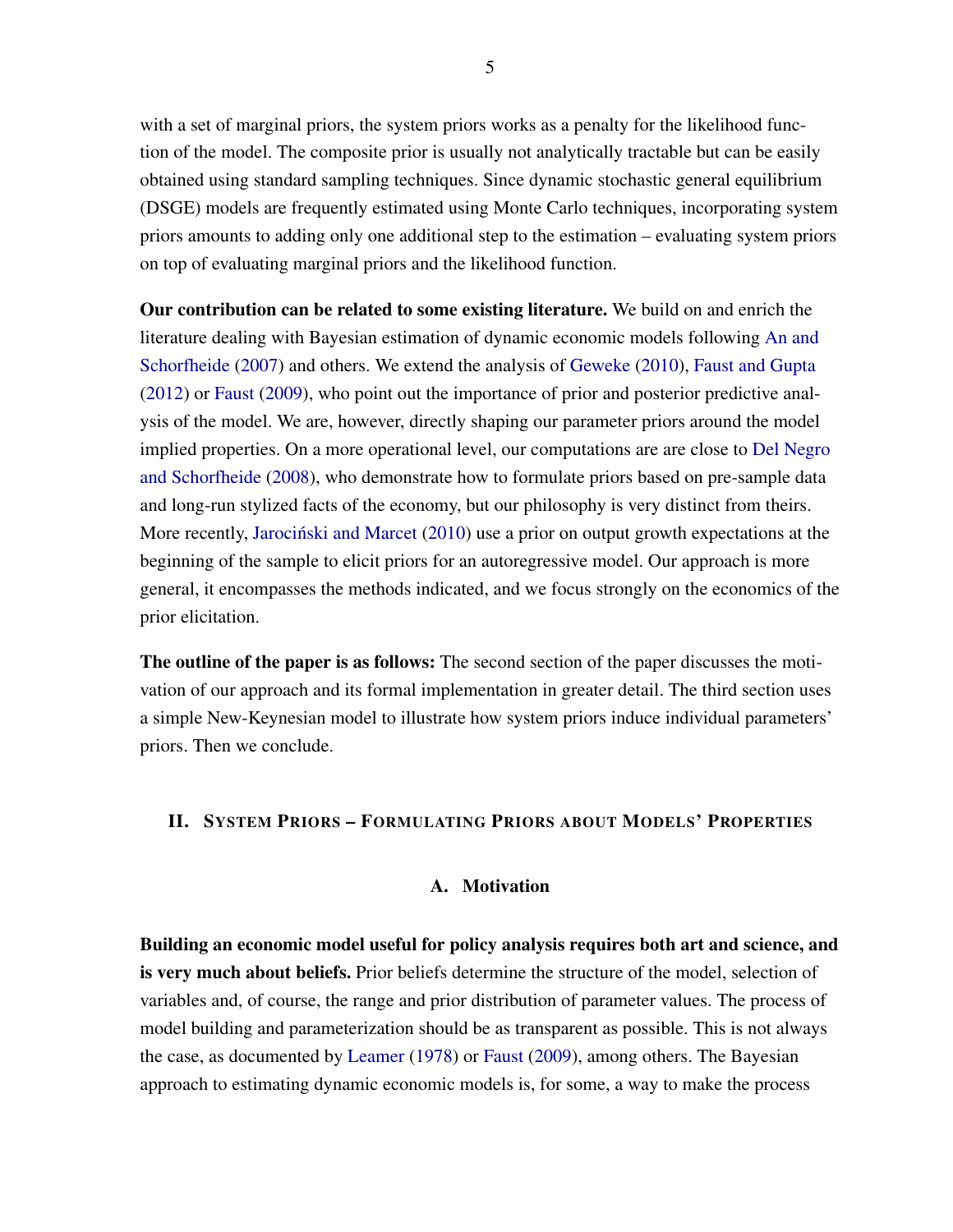more transparent. For others, it can be a pragmatic way to regularize numerical difficulties associated with the estimation problem.

The priors for dynamic economic models often are relatively arbitrary and designed **bottom-up.** The priors for vector autoregressive (VAR) models or dynamic stochastic general equilibrium (DSGE) models in the literature often are rather arbitrary. Priors for VAR models tend to be mechanistic, individually set, with possibly counter-intuitive results for models' properties, say for its steady state.<sup>[1](#page-5-0)</sup> In the case of DSGE models, where individual parameters usually have at least some structural interpretation, the situation is better. However, the independent marginal priors about bits and pieces of the model may lead, and often do, to unintended consequences for the properties of the model implied by the prior – e.g. steady-state values, slope of the Phillips curve, cross-correlations among variables, or implied horizon of the monetary policy reaction and effectiveness.

Many economists have strongly held beliefs about the aggregate behavior of the model, yet less so for arcane, model-specific constructs and parameters. We, economists, have priors about monetary policy horizon, conditional cross-correlation of consumption and investment, sensitivity of consumption to changes in short-term interest rate, or a cumulative loss of output after a disinflation, for instance. In terms of these priors we can communicate across models irrespective of their structure, state- or time-dependent pricing, or labor market structure in the model, for instance. The individual structural parameters sometimes are not so structural after all. For instance, a key parameter in an often used time-dependent pricing scheme due to [Calvo](#page-21-5) [\(1983\)](#page-21-5) has a very stylized interpretation and its structure does not enable researches to identify real and nominal rigidities separately, see e.g. [Coenen, Levin, and Christ](#page-21-6)of[fel](#page-21-6) [\(2007\)](#page-21-6). What matters is just the slope of the Phillips curve and the resulting model dynamics.[2](#page-5-1) The prior across models about the Calvo price rigidity parameter is thus not comparable or transferable. When building the prior bottom-up, using individual independent parameters only, it is hard to implement the high-level system priors researchers have in their minds.<sup>[3](#page-5-2)</sup>

It is essential to understand all implications of the priors for the model's behavior, although this is all but ignored in applied work. It is hardly possible to come up with good parameter

<span id="page-5-0"></span><sup>&</sup>lt;sup>1</sup>The two-step prior by [Villani](#page-22-3) [\(2009\)](#page-22-3) about the model steady-state growth is a rare exception to the rule. Note that a constant term of a VAR(p) model is not its steady-state.

<span id="page-5-1"></span><sup>2</sup>For instance, with the assumption of firm-specific capital, the slope of the Phillips curve features an additional parameter that appears nowhere else in the model. The interpretation of the Calvo price parameter then changes dramatically, without any change in the model's dynamics.

<span id="page-5-2"></span><sup>&</sup>lt;sup>3</sup>Our experience with models seem to suggest that vague priors lead to unintended consequences on model's properties, whereas overly tight priors do not allow data to speak enough. Using system priors allows us to delineate boundaries within which data can speak quite strongly.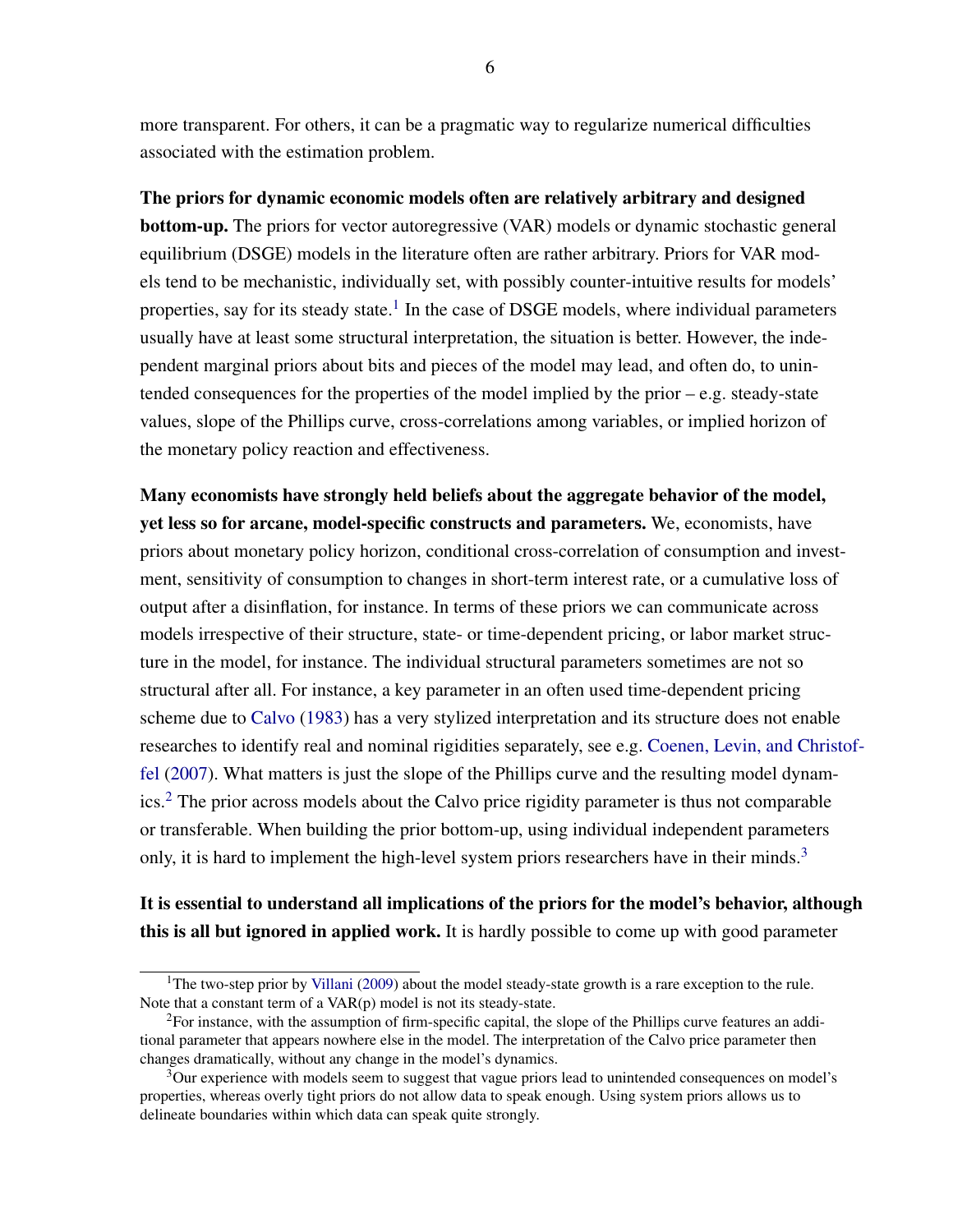priors without a thorough understanding of the model at hand. Sensible individual-parameter distributions convolute in a non-linear way into aggregate model properties, which can be unintuitive, unintended, and often go unchecked. While there is no substitute for a careful examination of model properties, the *prior-predictive analysis* is one of the tools that allow analysts to inspect the distribution of any system property chosen. Disregarding the priorimplied distribution of model properties is hazardous; at least a prior-mode or mean properties (impulse-response function, second moments, etc.) of the model should be contrasted to a posterior result. Plots of marginal prior and posterior parameter distributions just won't do.

High-level system priors– priors about model's properties– are an effective way of expressing economically meaningful priors directly. A prior about system properties ties together individual parameter combinations that satisfy the stochastic constraints imposed. For example, what is the prior view about the maximum length of the inflation deviation from the inflation target after a demand shock? For a given parameterization of the model, a simulation is performed, a test criterion evaluated and assessed using the prior distribution for the test statistic, the duration of the inflation response. The analyst puts forth a direct prior about the system's property. It will not be the case that the duration of the inflation cycle implied by bottom-up independent marginal priors, possibly without the analyst's intention, restricts the response in such a way the data cannot change. A prior predictive analysis would detect the issue, though would not provide a method to implement the prior. System priors do.

After realizing the usefulness of system priors, a variety of sensible priors that economists can devise and test open up, which are discussed in the next section. The range of priors economists exercise in their calibration exercises and estimation 'specification searches' is wide. With system priors' transparency of formulating the prior, the situation is much clearer than with 'standard' bottom-up priors.<sup>[4](#page-6-0)</sup> In effect, most economists estimating DSGE models entertain a particularly dogmatic system prior already – the condition of saddle-path stable, or Blanchard-Khan stable, solution of the model.<sup>[5](#page-6-1)</sup> Only a subset of parameters implied by the prior is feasible then. System priors about the model's properties work as a non-dogmatic version of the same principle, introducing cross-dependence among parameters to satisfy the set of stochastic constraints.

<span id="page-6-0"></span><sup>&</sup>lt;sup>4</sup>One may not agree with other one's priors, but at least these are clearly stated and exposed to criticism and discussion.

<span id="page-6-1"></span><sup>5</sup>For instance, [Geweke](#page-21-7) [\(2007\)](#page-21-7) points out the fact that the prior distribution for DSGE models is truncated to the subset of the parameter space corresponding to a saddle-path stable solutions of the model and its implications. Note also that the Blanchard-Kahn stability breaks the marginal prior independence and thus can affect identification of marginally unidentified parameters, see [Poirier](#page-22-4) [\(1998\)](#page-22-4) and our discussion below.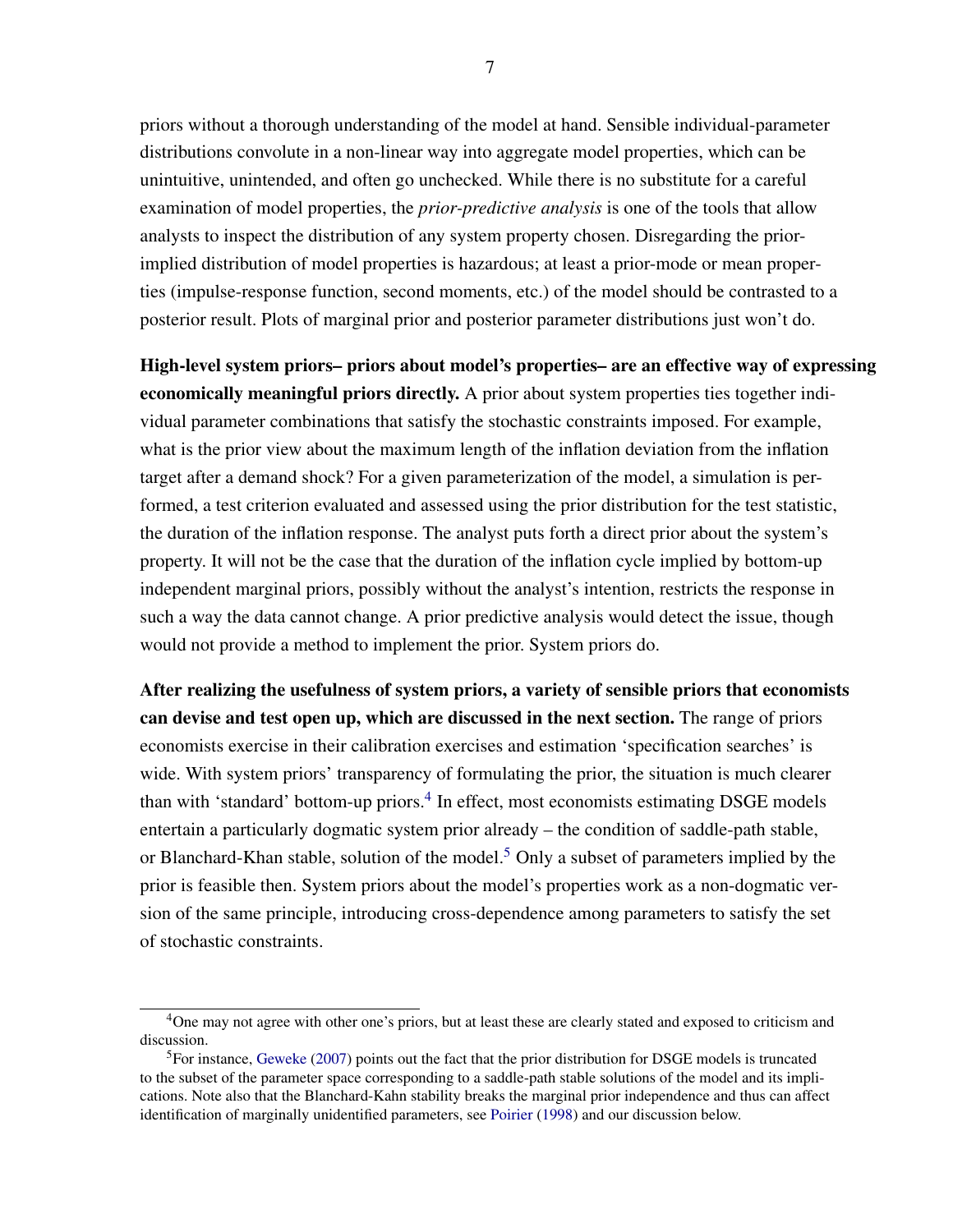# B. Candidates for System Priors for DSGE Models

<span id="page-7-0"></span>Candidates for properties that can be used to formulate system priors on model parameters abound. The system properties used for the estimation will follow from the specific goals of the model, the prior beliefs of the analyst, and the particular application or test at hand. Any statistic implied by the model is, in principle, amenable to be employed as a system prior.

The following is a selective list of model-implied features that are worthy of consideration as system priors. This list is by no means exhaustive and aims to stimulate further discussion.

- Steady-state values of the model variables: It is necessary to assure that the prior guarantees a sensible steady-state of the model, in terms of level or growth rates of variables.[6](#page-7-1)
- Conditional or unconditional moments of the model: Cross-correlations of variables, conditioned on a subset of shocks, are an important candidates for system priors. For instance, the co-movement of investment with private consumption after a demand shocks can be judged positive a priori.
- Prominent policy scenarios: Counter-factual policy scenarios informed by experience from other countries, microsimulation models, or expert judgement are prime candidates for system priors. Key policy experiments we identified are (i) permanent disinflation and (ii) anticipated delayed response of monetary policy for several periods.
- Characteristics of impulse-response functions: Prior beliefs about the peak impacts of shocks, duration of recessions, or the horizon of monetary policy effectiveness, among others, can be expressed in explicit terms using impulse-response functions and model simulations.
- Frequency response function and spectral characteristics: Spectral characteristics of the model and the implied filter are complex functions of the structural parameters. Assumptions about signal-to-noise ratios, power of shocks at particular frequencies for selected variables, or coherence between macro variables can be used to specify an important class of system priors. Frequency-domain system priors are particularly useful for thinking about trend, cycles, and high-frequency dynamics of the model.

<span id="page-7-1"></span><sup>&</sup>lt;sup>6</sup>This point is especially acute with respect to time-series models, namely VARs.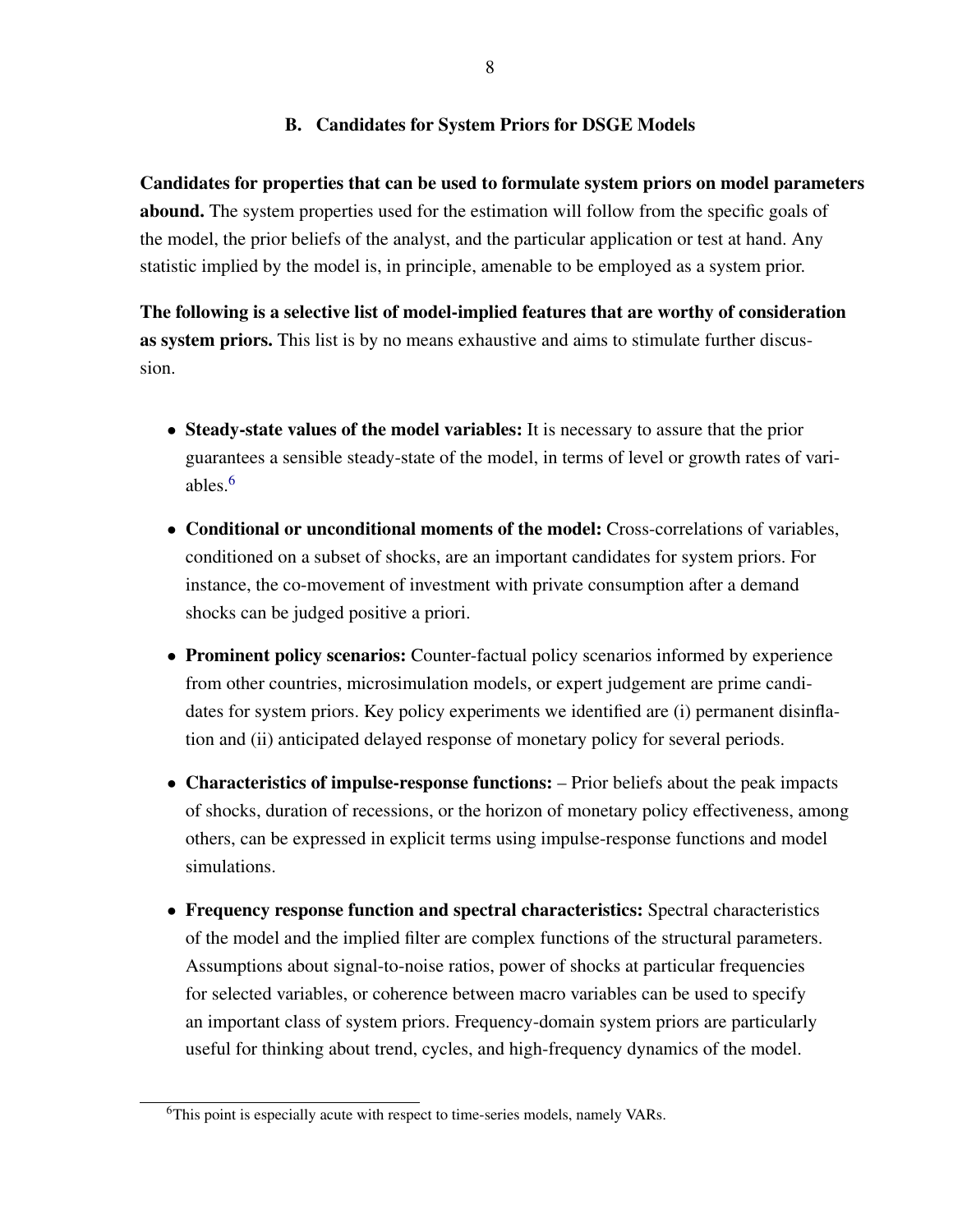The system priors can be constructed both in relative or absolute terms but should be robust to trivial changes in scaling. In the process of translating the prior beliefs into numerical characterizations, either of a scalar form (sacrifice ratio) or a vector form (impulse response path) can be used. Our experience with system priors suggests it is easier to work with a single summary statistic in most cases. We've also learned that the need to formalize and quantify one's prior beliefs leads to much refined and careful analysis.

#### C. Examples of System Priors

<span id="page-8-0"></span>This section gives examples of particular system priors that are found are simple and powerful ones to use for estimation of DSGE models. The examples below cover (i) the sacrifice-ratio prior, (ii) a delayed response of monetary policy, (iii) duration priors about the model dynamics, and (iv) frequency domain prior about measurement errors. Obviously, a great variety of system priors is available and our lists and examples are not exhaustive. These are our favorites that we have tested in practice in several projects.

#### <span id="page-8-1"></span>1. Sacrifice-Ratio Priors

It is the great policy relevance, sensitivity with respect to key parameters, and limited information in the sample data that make the sacrifice ratio a prime candidate for system priors. The sacrifice ratio measures the cumulative loss of output after a permanent, unannounced 1% permanent reduction in the central bank's target rate of inflation. The sacrifice ratio is one of the key statistics and 'smell tests'<sup>[7](#page-8-2)</sup> for a monetary model and the role of monetary policy. For an exemplar use of the concept, see e.g. [FED](#page-21-8) [\(1996\)](#page-21-8), [Laxton and Pesenti](#page-22-5) [\(2003\)](#page-22-5), or [Fuhrer](#page-21-9) [\(1994\)](#page-21-9), among others. The sacrifice ratio marries both theoretical rigor and great policy relevance.<sup>[8](#page-8-3)</sup> Another interesting aspect of the sacrifice-ratio statistic is that disinflations are rare or not present in the estimation sample. The likelihood function of the model is thus not very informative about this model property. The prior, however, can be elicited using the experience from historical episodes in other countries, periods not covered by the sample, or simply using expert judgment and caution.

<span id="page-8-2"></span><sup>&</sup>lt;sup>7</sup>Our use of the term is broadly defined by the question of [\(Solow,](#page-22-6) [2010,](#page-22-6) pp. 2): "Does this really make sense?"

<span id="page-8-3"></span><sup>&</sup>lt;sup>8</sup>In his discussions of [Fuhrer](#page-21-9) [\(1994\)](#page-21-9), Gregory Mankiw acknowledges the importance of the sacrifice ratio analysis: "It is a rare pleasure to read a paper about the sacrifice ratio written by someone under the age of 50. The sacrifice ratio is one of those subjects in macroeconomics that is at the heart of many practical policy discussions but, at the same time, rarely finds its way into serious academic publications. It is good to see someone trying to be both practical and serious at the same time." [\(Fuhrer,](#page-21-9) [1994,](#page-21-9) pp. 70)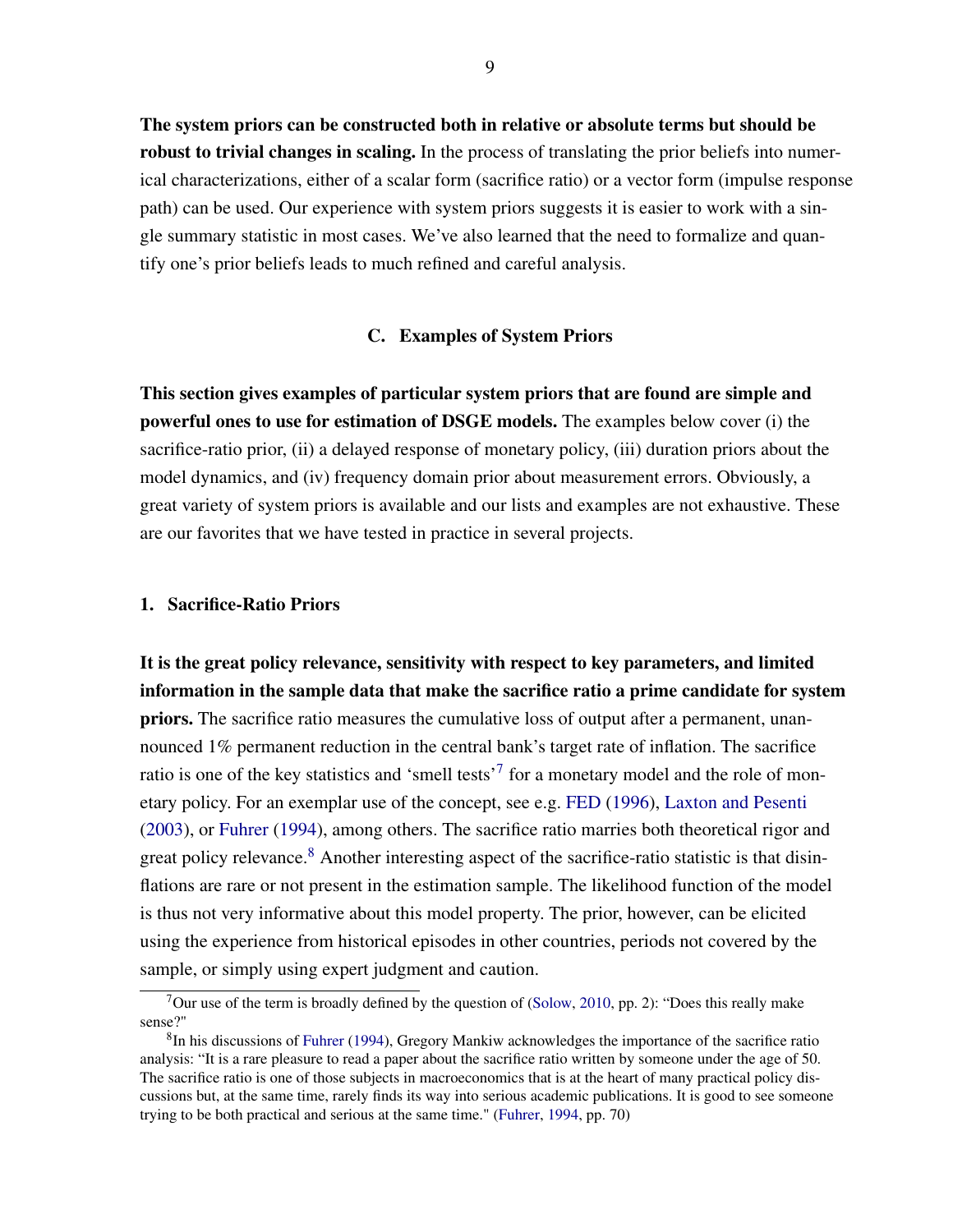The sacrifice-ratio prior is a highly non-linear function of important dynamic structural **parameters.** The sensitivity of a system prior with respect to key parameters is of course important. In the example application below, it is demonstrated that the sacrifice ratio can be very responsive to changes in the parameterization. Depending on the hyper-parameters of the system prior, e.g. the distribution, mean and variance of the sacrifice ratio, any parameterization deviating far from the prior distribution is appropriately penalized.

From the global identification point of view, the sacrifice-ratio system prior can be very powerful. The effort to implement system priors is not undertaken in order to render those completely uninformative. In our empirical work, an informative prior about the sacrifice ratio has proven to be an important identification assumption. It is able to select between different parameterizations with very similar likelihood and dynamics, but having dramatically different policy implications in terms of the sacrifice ratio, notably in open economy model.

## <span id="page-9-0"></span>2. Delayed policy response

One of the frequent questions in policy institutions, namely central banks, is about the effects of a delayed change in a policy instrument. The scenario may entail a demand shock followed by keeping the policy rate unchanged for *k* periods. The longer the markets expect no change in the policy instrument, the more accommodative the policy is. A statistic of interest can be how much more the inflation increases compared to a standard reaction of the policy when it follows a variant of a Taylor rule, for instance. Such a statistic is very nonlinear function of parameters– a statistic that goes beyond the properties of the model that can be directly observed in the data. The simulation entails anticipated actions and thus uses both stable and unstable dynamics of the model, allowing for richer identification options than the likelihood, as explained below.

#### <span id="page-9-1"></span>3. Duration Priors

Duration system priors proved useful in the model estimation to prevent a priori unreasonable dynamics. We, economists, seem to often have strongly held priors about the duration or timing of economic phenomena. We have priors about the duration of business cycles, or the adjustment of the economy to particular shocks. For instance, inflation-targeting central banks usually operate within a 'monetary policy horizon' – a horizon where monetary policy is effective and during which inflation should return to its target after the initial shock. A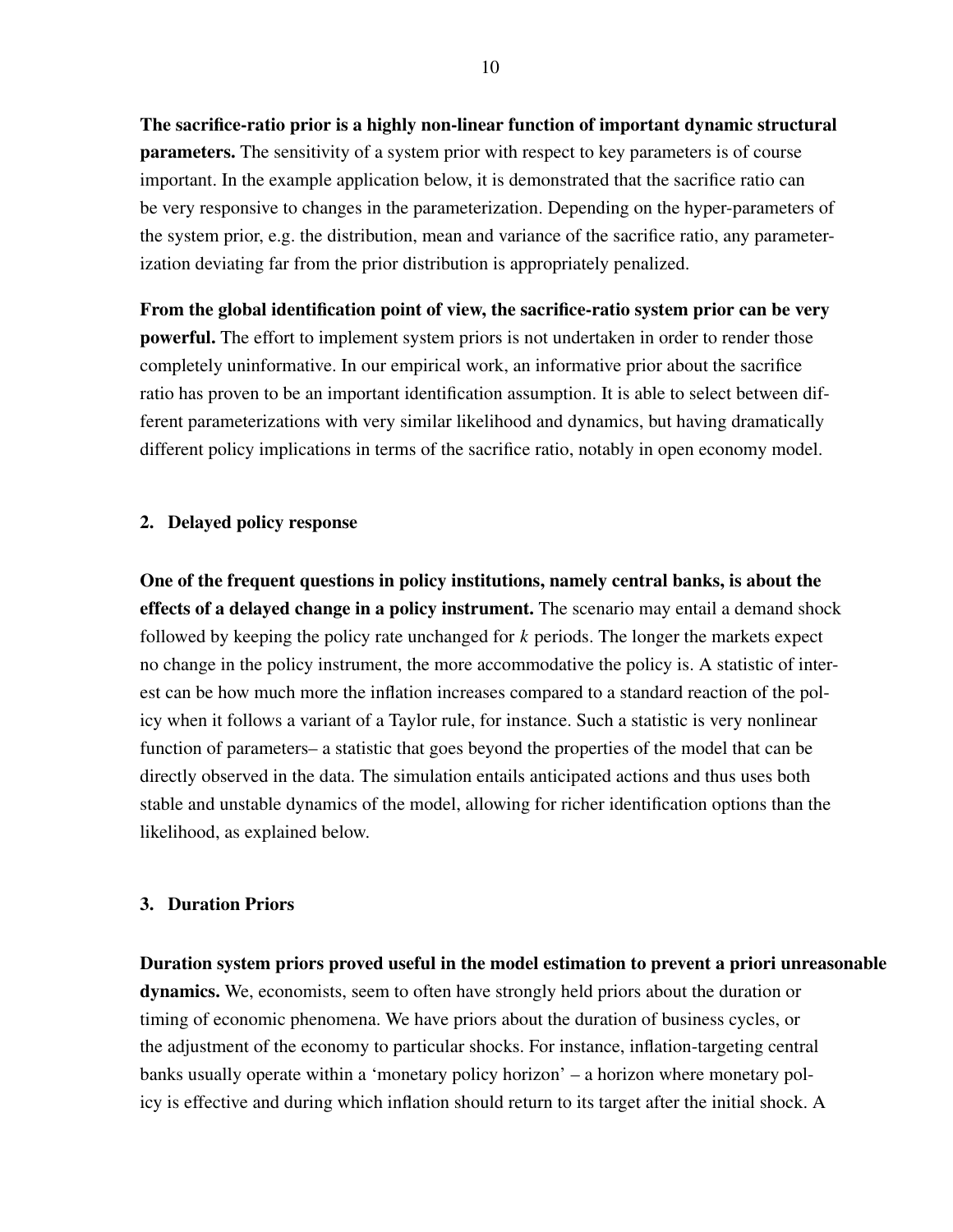prior suggesting that no significant deviation of inflation from its target is to be found after the fourth year would seem like a rather consensual prior. It may work as an upper bound on the response of inflation.

Scale-invariant duration priors are relatively easy to implement. Our suggestion is to compute the integral of the particular variable's response in absolute value up to horizon *T* and  $T + h$  and express the prior about the relative contribution of the *h*-period horizon, that is as a ratio of these two numbers. No dynamics between periods  $T$  and  $T + h$  implies that the statistic of interest is one. Such a definition of dynamics is invariant to the size of the shock in a linear model; in non-linear models a variety of modifications are possible. If needed, the measure of persistence of the inflation response can be related to the persistence of the output expansion.

#### <span id="page-10-0"></span>4. Frequency-domain Priors

System priors based on statistics computed in the frequency domain are abundant and offer great flexibility and control over the estimation process. Using marginal independent priors about structural parameters to limit an property of the model a priori is often extremely hard, or impossible. The equivalence between time domain and frequency domain allows researchers to use whichever tool that seems most appropriate for the purpose at hand. When the contribution of trends, cycles, or measurement errors is of a concern, the frequency domain is the intuitive and correct approach. We discuss some examples of system priors in the fre-quency domain below.<sup>[9](#page-10-1)</sup>

Measurement-error priors can be refined by restricting a share of variance or periodicity over which these should not affect the observed variable. Standard priors on measurement error's variance do not restrict the role of measurement errors in a sophisticated way. In the case of an uncorrelated measurement error process, its spectral density is flat and the contribution to the estimated variance of the observed endogenous variable can be easily constrained a priori. For correlated measurement errors and more general processes, some a priori information up to what frequencies the measurement error can contribute to is also easy to implement. For each parametrization of the model, the contribution of measurement error to population or sample variance can be evaluated and penalized for a deviation from the values implied by the prior distribution of the statistic.

<span id="page-10-1"></span> $9$ See e.g. [Hamilton](#page-22-7) [\(1994\)](#page-22-7) or [Koopman](#page-22-8) [\(1974\)](#page-22-8) for elements of frequency-domain analysis of time series. Familiarity with the concept of spectral density, a distribution of variance across cycles of different periodicity is, is useful for this section.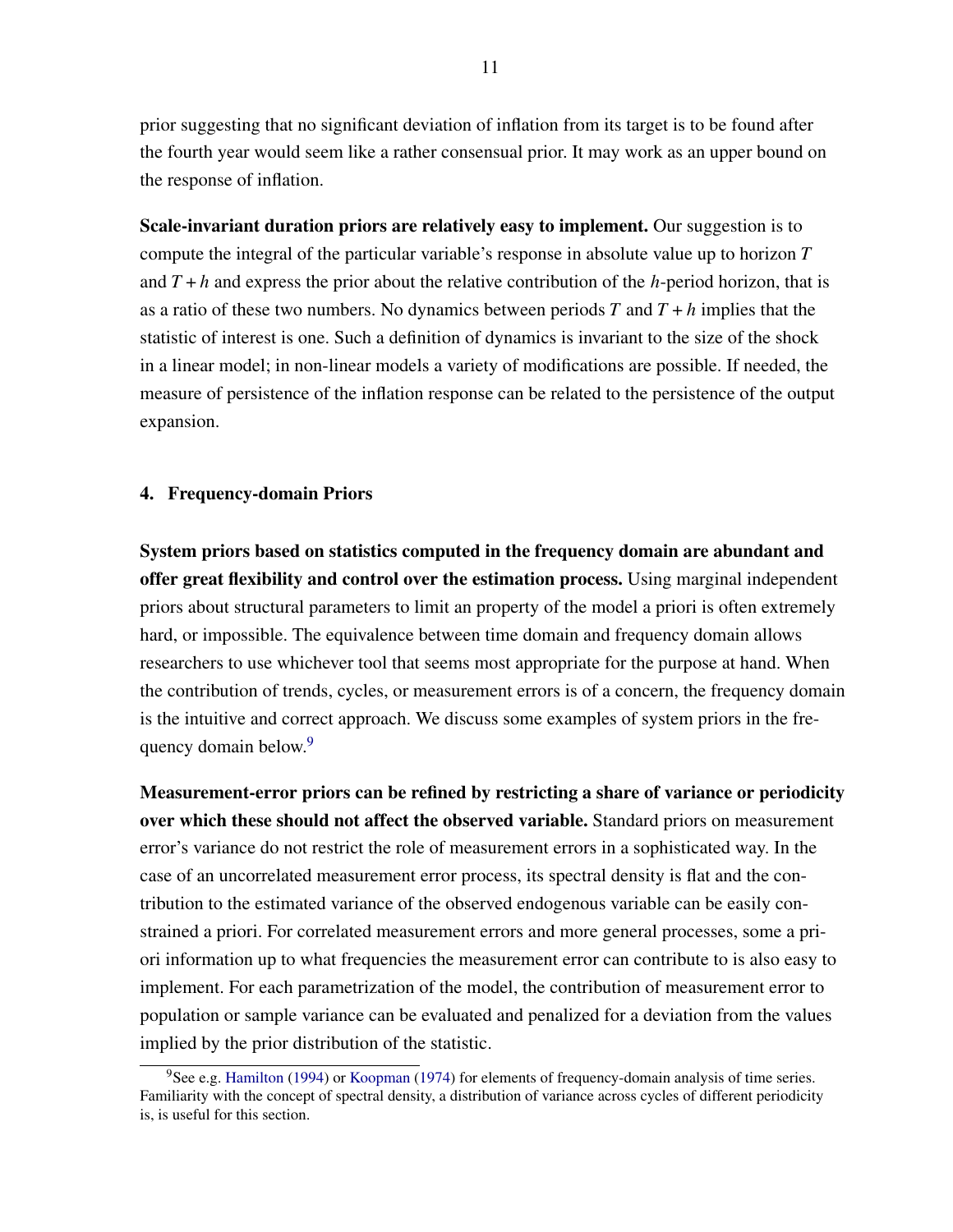The relationship among variables at cyclical frequencies and the nature of their trends often requires a priori information. The issue of trends specification or de-trending is a big one in the case of DSGE models, see e.g. [Canova](#page-21-10) [\(2012\)](#page-21-10) for a lucid discussion. The system priors can be associated with the frequency domain representation of the model, or with the frequency response function of the Wiener-Kolmogorov or Kalman filter implied by the structural model. The properties of the implied filter are fully described by the model's parameterization and hyper-parameters determining the treatment of initial conditions. For instance, the mid-point of the filter's implied gain function for particular variable to another is a feasible option for setting up a system prior on the model.

In simple setups, one can parameterize the model such that an analytical prior on signal-to-noise ratio is feasible, otherwise a system prior needs to be specified. A prior on the signal-tonoise ratio may be needed, for instance, to guard the estimation from the pile-up problem, see e.g. [Stock](#page-22-9) [\(1994\)](#page-22-9) or [Laubach](#page-22-10) [\(2001\)](#page-22-10).<sup>[10](#page-11-1)</sup> In more complex models with endogenous trends, or in trend-cycle models, as in [Andrle and others](#page-21-11) [\(2009\)](#page-21-11) or [Canova](#page-21-10) [\(2012\)](#page-21-10), system prior on implied signal to noise ratio and frequency response function of the model provide the only and efficient way to express a priori views on trend properties, despite having no closed-form solution.

#### D. Implementing System Priors

<span id="page-11-0"></span>The method for implementing system priors can be interpreted both in the coherent Bayesian or classical framework. In the classical framework, the system priors are equivalent to *penalty function*, or regularization, methods.<sup>[11](#page-11-2)</sup> The following discussion is centered around the proper and coherent Bayesian view, with no loss of generality. Given the model  $M$ , the Bayesian approach to parameter estimation consists of updating the prior beliefs,  $\tilde{p}(\theta|M)$ , about the parameters,  $\theta$ , with the evidence using the data,  $Y^{\circ}$ , and the model's likelihood,  $L(Y^o | \theta, M)$ , i.e.

<span id="page-11-3"></span>
$$
p(\theta|Y^o, \mathcal{M}) = \frac{L(Y^o|\theta, \mathcal{M}) \times \tilde{p}(\theta|\mathcal{M})}{p(Y^o|\mathcal{M})} \propto L(Y^o|\theta, \mathcal{M}) \times \tilde{p}(\theta|\mathcal{M}),
$$
 (1)

<span id="page-11-1"></span> $10$ Essentially, the pile-up problem concerns the estimator putting too little weight on the variance of permanent component.

<span id="page-11-2"></span> $11$  It is well known that many regularization functions have a Bayesian interpretation. For instance, quadratic penalty function corresponds to the Gaussian distribution prior on the feature, or the Lasso method can be understood as the Laplace prior on the feature.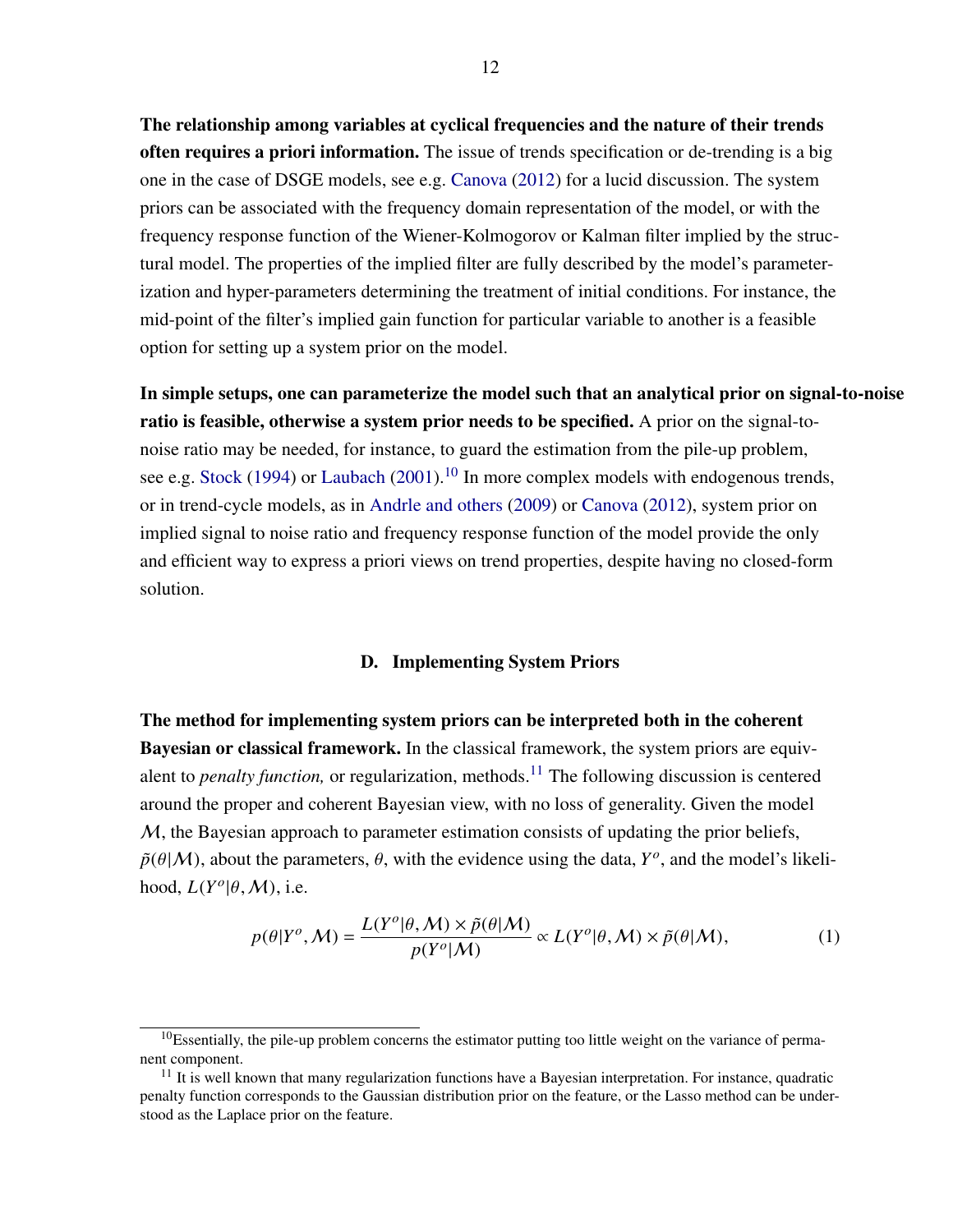The expression [\(1\)](#page-11-3) is completely general, without the type of the prior distribution function  $\tilde{p}(\theta|M)$  specified. In the case of DSGE models, the prior information is virtually always formulated in terms of independent marginal priors on components of  $\theta$ . In our case, the prior distribution is elicited, also, with the help of *system priors*.

To implement the system priors, the composite prior is built by first specifying marginal distributions for individual parameters, and then augmenting it with system priors in the second step. Backing out the individual parameter priors using the system priors boils down to an *inverse problem.* We do not require the system priors to identify all parameter priors by themselves; one can start with a set of independent marginal priors on structural parameters, which are further updated using non-sample information in the form of the system prior. There is an analogy to dummy observations priors, see [Theil and Goldberger](#page-22-11) [\(1961\)](#page-22-11). Although there are cases where a system prior can be implemented using a change-of-variables formula or other analytic calculations, we propose relying fully on numerical specification and Monte Carlo integration techniques, which fit well into the standard estimation setup of DSGE models.

Specification of the independent marginal priors on parameters is a feasible starting point for the composite prior. The first restriction, a prior, on a parameter is expressed as a joint distribution composed of marginal distributions of elements in  $\theta$ , i.e.

$$
p(\theta|\mathcal{M}) = p(\theta_1) \times \cdots \times p(\theta_k).
$$
 (2)

This is the most common structure of a prior specification in the DSGE literature, see e.g. [Canova](#page-21-12) [\(2007\)](#page-21-12). Individual parameters are considered independent and marginal distributions *<sup>p</sup>*(.) determine range and plausible location of individual parameter values. The independence assumption is unrealistic and is used here for convenience, as it will be updated with the system prior.

To update the prior formulation, a set of model properties, *Z*, with its distributional **assumptions needs to be specified.** Model properties  $Z = h(\theta)$  are endowed with a complete probabilistic model  $Z \sim D(Z^s)$ , where *D* is a distribution function with hyper-parameters  $Z^s$ . With little loss in generality, we consider  $Z<sup>s</sup>$  to describe the mean and variance of the prior properties distribution. The likelihood function for non-sample information  $Z = h(\theta)$ , given  $Z^s$ , is denoted  $p_S(Z^s | \theta, h, M)$  – a system prior. The combination of the marginal priors with the priors on the system properties of the model results in the final, composite joint prior distribution  $\tilde{p}(\theta | Z^s, h, \mathcal{M}) \propto p_S(Z^s | \theta, h, \mathcal{M}) \times p(\theta | \mathcal{M}).$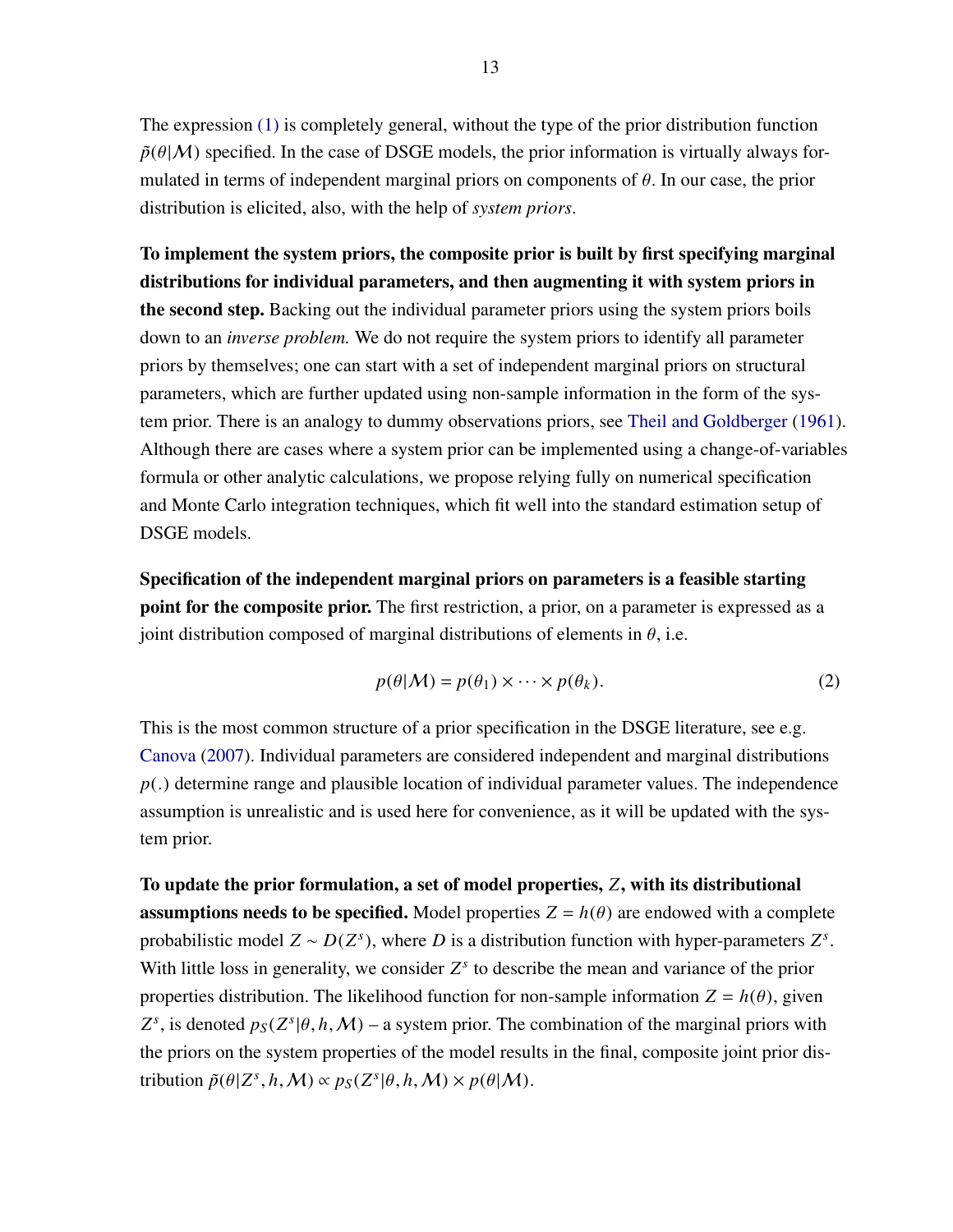The posterior distribution is obtained by combining the composite prior information and available sample observations. The posterior of the model parameters is then proportional to the likelihood of the model, given the observed sample updated with the prior, conditioned on the extra model features information  $Z^s$ , that is

<span id="page-13-0"></span>
$$
p(\theta|Y^o, Z^s, \mathcal{M}) \propto L(Y^o|\theta, \mathcal{M}) \times p_S(Z^s|\theta, h, \mathcal{M}) \times p(\theta|\mathcal{M})
$$
 (3)

$$
\propto L(Y^o|\theta, M) \times \tilde{p}(\theta|Z^s, h, M). \tag{4}
$$

The posterior distribution in [\(3\)](#page-13-0) can be analyzed by popular Monte Carlo integration techniques. The use of Monte Carlo integration techniques, namely, variants of a Random-Walk Metropolis algorithm, has become widespread. The analysis of a posterior distribution using the augmented prior does not differ much from the current practice, as described in [An](#page-21-2) [and Schorfheide](#page-21-2) [\(2007\)](#page-21-2) or [Canova](#page-21-12) [\(2007\)](#page-21-12), for instance. All components of the prior distribution and the likelihood function can be evaluated at particular  $\theta$ , drawn from a suitable pro-posal distribution.<sup>[12](#page-13-1)</sup> A Random-Walk Metropolis algorithm, using the  $N(\theta^{(i)} - \theta^{(i-1)}, c\Sigma)$  as a proposal distribution is a perfectly feasible option. Here  $\Sigma$  can be a derived from the Hessian of the posterior mode  $\theta^*$  obtained by maximizing the criterion function [\(3\)](#page-13-0) and *c*, a scaling parameter. The evaluation of  $p(.)$  and likelihood  $L(.)$  is unchanged, with an additional step of evaluating the system prior  $p_S(.)$ . For most system priors, the model does not need to be resolved, since the solution of the model is also required for the likelihood function evaluation as well and is thus already available.

Investigation of the composite prior distribution will usually require sampling techniques. Although an analytical expression for  $p_S(Z^s | \theta, M)$  might exist in some cases, most often it will not and sampling from the distribution to obtain  $\theta$  will not be possible. An application of Rejection Sampling or Importance Sampling algorithm may work well for smaller prob-lems.<sup>[13](#page-13-2)</sup> A Random-Walk Metropolis algorithm applied to  $(3)$  with the likelihood function 'switched-off' and set to a constant, is our preferred way of analysis, mostly due to its ease of implementation. The necessity of two sampling steps to evaluate posterior and prior distributions separately is the only minor drawback of using system priors.

Unlike the independent marginal prior, the system properties prior will invoke a complex interdependence among parameters. The prior on system properties ties several or all parameters together to some extent. These restrictions are global, as they hold for all admissible val-

<span id="page-13-2"></span><span id="page-13-1"></span><sup>&</sup>lt;sup>12</sup>The interpretation of [\(3\)](#page-13-0) as a penalized maximum-likelihood estimation is possible and encouraged.

 $<sup>13</sup>$ In complex problems importance sampling can be preferred due to its easy of parallelization and the need</sup> to investigate thoroughly the support of the composite prior distribution.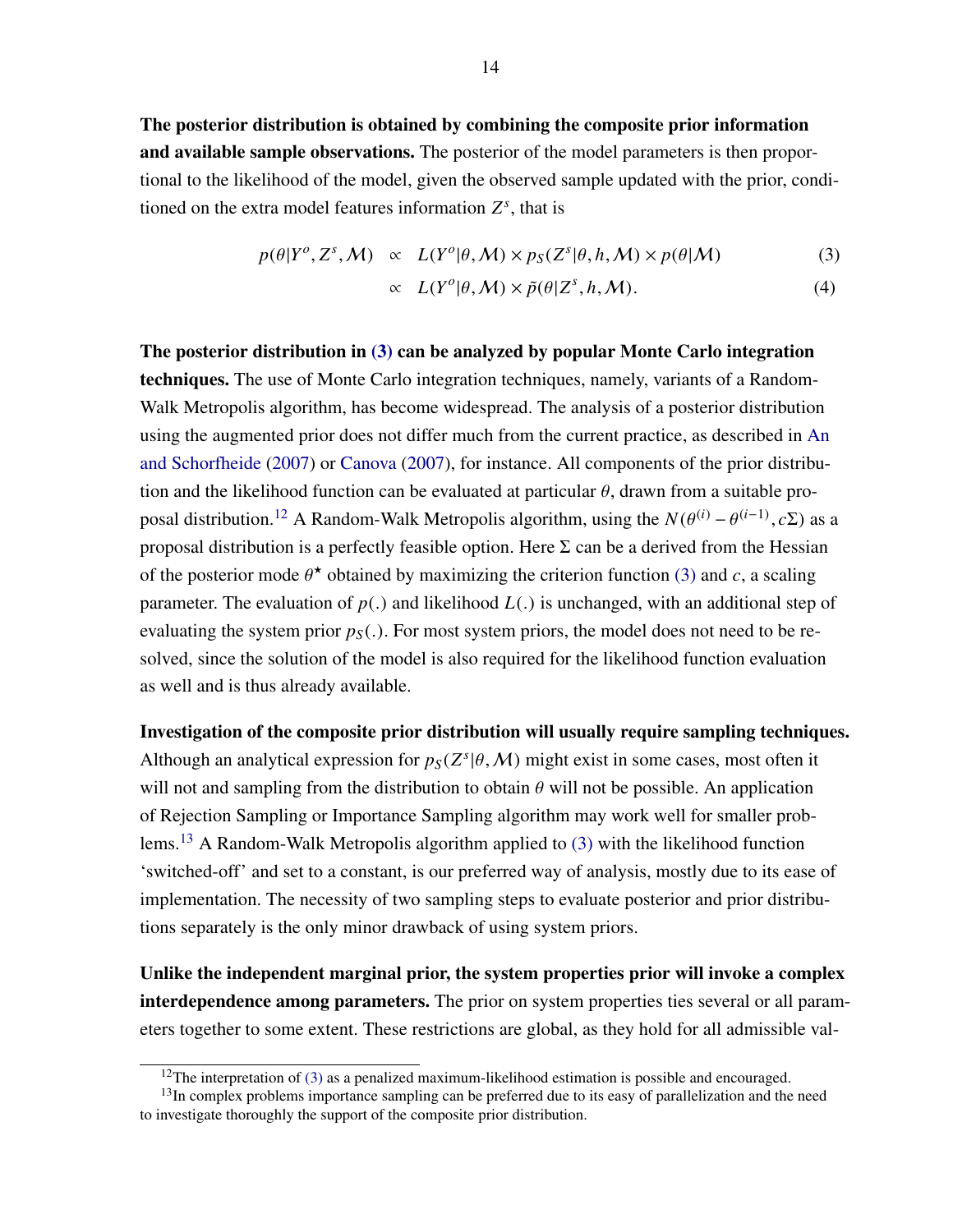ues of  $\theta$ . This is desirable, as it may sharpen the identification and dissect the parameter space into feasible regions, similar to the requirement of saddle-path stability of the model that is usually imposed. It is important to realize the limitations of marginal posterior and prior distribution plots for individual elements of  $\theta$ , not showing the joint probability of parameters now in both cases. For proper understanding of the prior information imposed on the model, a prior predictive analysis and prior distribution of model system properties (impulse-response function, for instance) is of utmost importance. We are sure that nobody can understand from a sequence of Beta, Inverted-Gamma, or Normal distribution what these parameter priors imply for the model's dynamics.<sup>[14](#page-14-1)</sup>

#### E. Identification Issues

<span id="page-14-0"></span>The specification of system priors may affect the posterior distribution of even purely unidentified parameters. As is well known, the prior distribution regularizes the likelihood even for non-identified or weakly identified parameters. See e.g. [Canova and Sala](#page-21-13) [\(2009\)](#page-21-13) for a discussion of identification in DSGE models. [Poirier](#page-22-4) [\(1998\)](#page-22-4) also shows that even a posterior distribution of the unidentified parameter can be different from its marginal prior distribution if the parameter is not independent of others. System priors provide the prior parameter interdependence, as well as the requirement of Blanchard-Kahn stability does. Both restrictions affect global identification.[15](#page-14-2)

System priors have implications both for local and global identification. They may be a powerful mode-selection device that is easy to understand thanks to its transparency and economic foundations. For instance, in the case of a bi-modal likelihood, the nature of the system prior on sacrifice ratio may navigate the estimation to a particular mode. Further, using system priors with multiple conditions restricts feasible parameterizations to a great extent due to the 'curse of dimensionality' – or a blessing of dimensionality, in our case. It may be possible to find many parameterizations satisfying sacrifice-ratio priors, but fewer also satisfying IRF duration priors or others.

Locally, the posterior-mode Hessian or Fischer Information Matrix are useful tools for understanding the criterion function. By virtue of the log-additive nature of the posterior

<span id="page-14-1"></span><sup>&</sup>lt;sup>14</sup>Even the case of Normal priors is complex, since the mapping from the parameters to solution and model's properties is highly non-linear even for linear rational-expectations models

<span id="page-14-2"></span> $15$ For instance, parameters of the monetary policy rule can be locally weakly identified or not identified at all. The condition of Blanchard-Kahn stability, however, may provide only a subset of admissible combinations of the parameters, further sharpened by system priors.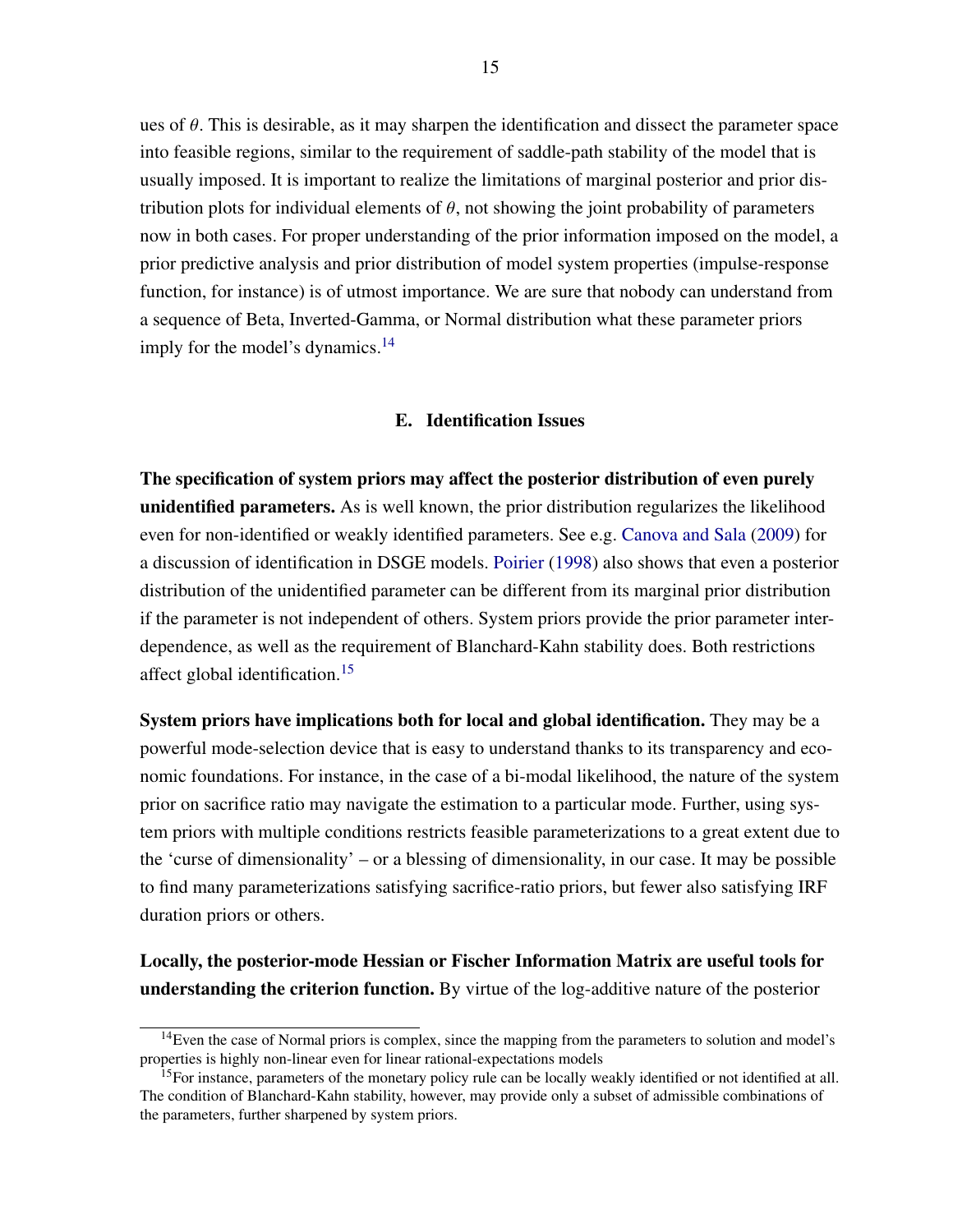functional [\(3\),](#page-13-0) the Hessian evaluated at  $\theta^*$  can be decomposed as

$$
H(\theta^{\star}) = H_Y(\theta^{\star}) + H_S(\theta^{\star}) + H_P(\theta^{\star}),
$$
\n(5)

i.e. as a sum of components due to log-likelihood and composite prior – system properties priors and independent marginal priors. All components reveal a great deal of local information about parameter interdependence. The marginal prior component  $H_p$  is diagonal, regularizing the likelihood component  $H<sub>Y</sub>$  and, akin to a ridge regression, guaranteeing the nonsingularity of  $H_Y + H_p$ . The component due to system priors  $H_S$  will not be diagonal in general, revealing identification patterns among parameters consistent with the system properties priors.

Globally, system priors may contribute to mode-selection. System priors, e.g. the sacrifice ratio, are very nonlinear function of parameters, not identified by the likelihood. One interesting option is identifying information via the solution of the model featuring *anticipated events*, see e.g. [Blanchard and Kahn](#page-21-14) [\(1980\)](#page-21-14) for the forward expansion, or the intuitive discussion in [Turnovsky](#page-22-12) [\(2000\)](#page-22-12). Forward expansions are dependent also on unstable eigenvalues of the system, unlike the standard solution. Hence, a system prior based on an anticipated *N*period delayed interest rate reaction to a demand shock may be a strong identifying criterion a priori, since there is no information on it in the data.<sup>[16](#page-15-2)</sup>

#### III. ILLUSTRATION OF THE METHOD

#### A. Simple Monetary Policy Model

<span id="page-15-1"></span><span id="page-15-0"></span>We set up a fairly standard closed economy monetary policy model to illustrate the workings of system priors. The model is simple and rather stylized but it is no straw man; variants of the model have been used for policy analysis and projections.

<span id="page-15-2"></span><sup>&</sup>lt;sup>16</sup>Without forward expansion for anticipated events, standard recursive solutions of linear rational expectation models retain dynamics of stable eigenvalues and operate on their saddle path after an initial jump in reaction to new information. In the case of a pre-announced event, the solution up to the implementation phase is off the model's saddle path and depends also on unstable eigenvalues of the system. To illustrate the point using an extreme example, in the purely forward-looking model in [Canova and Sala](#page-21-13) [\(2009\)](#page-21-13) the interest-rate rule parameter, *a*5, drops from the solution altogether. It is not weakly identified, it simply is not there. However, it can be shown that it does not drop from the forward expansion for anticipated events. Thus, even in this extreme case, the scenario of delayed interest rate response to a demand shock –shock  $v_1$  in [Canova and Sala](#page-21-13) [\(2009\)](#page-21-13)– results in different interest rate reactions depending on the parameter *a*5 of the policy rule.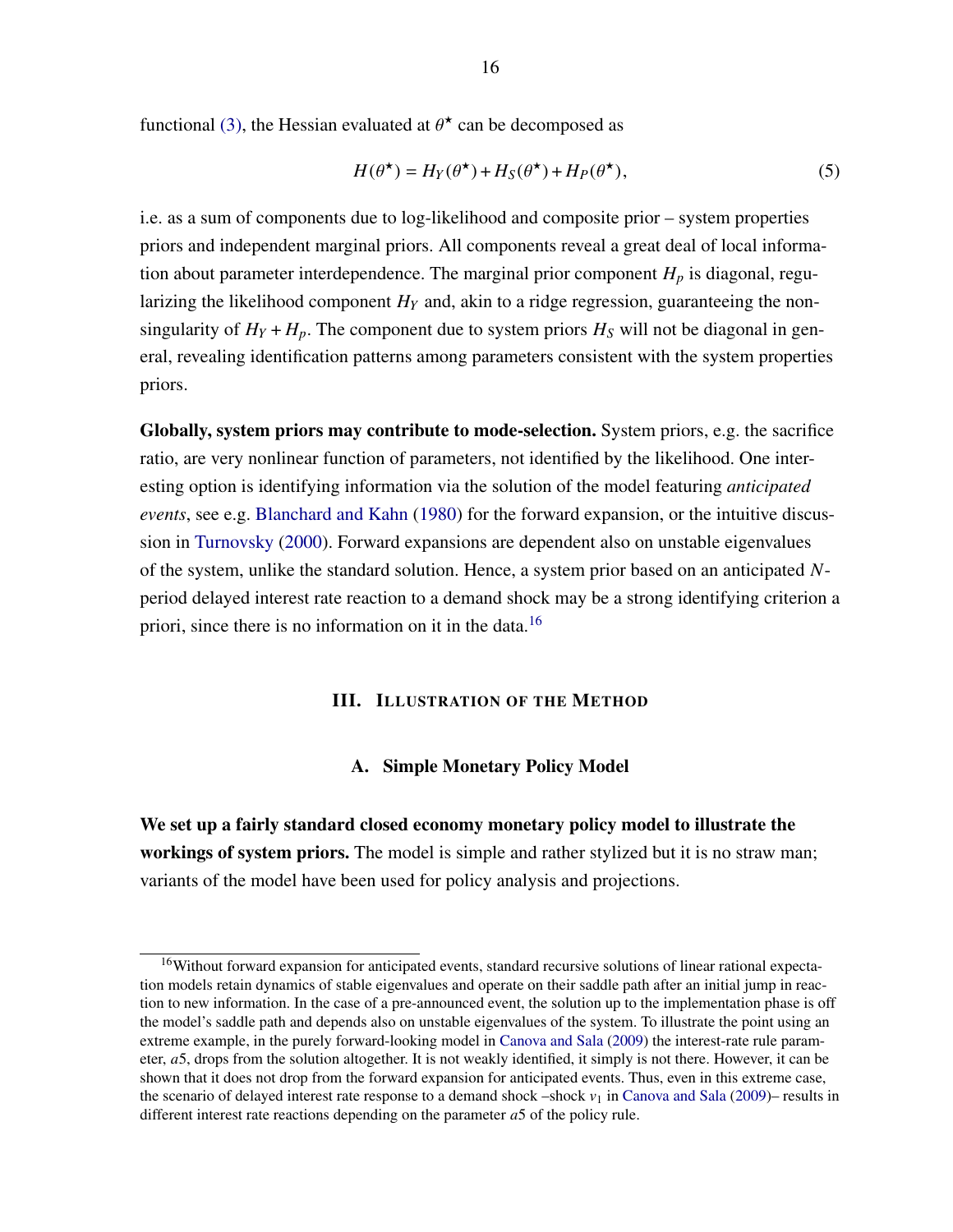The model follows a typical New-Keynesian closed economy model with price rigidities. Inflation,  $\pi_t$ , is driven by output in excess of its trend or equilibrium value, using a forwardlooking Phillips curve. The output cycle,  $\hat{y}$ , is determined by an output equation derived from consumption smoothing and is interest sensitive. The monetary policy authority sets the shortterm nominal interest rate, *i<sup>t</sup>* , via an inflation-forecast based rule, weighting the expected deviation of year-on-year inflation from its target and the output gap.

$$
\hat{y}_t = \alpha_1 y_{t+1|t} + \alpha_2 y_{t-1} + \alpha_3 (r r_t - \overline{r r}_t) + \varepsilon_t^y \tag{6}
$$

$$
\pi_t^c = \lambda_1 \pi_{t+1|t}^c + (1 - \lambda_1) \pi_{t-1}^c + \lambda_2 \hat{y}_t + \varepsilon_t^{\pi}
$$
\n(7)

$$
i_{t} = \gamma_{1}i_{t-1} + (1 - \gamma_{1}) \times \left[ (\overline{rr}_{t} + \overline{\pi}_{t}) + \gamma_{2} (\pi_{t+3|t}^{y/y} - \overline{\pi}_{t+3}) + \gamma_{3} y_{t} \right] + \varepsilon_{t}^{i}
$$
(8)

$$
rr_t = i_t - \pi_{t+1|t} \tag{9}
$$

$$
\overline{\pi}_t = \rho_{\overline{\pi}} \overline{\pi}_{t-1} + \varepsilon_t^{\overline{\pi}} \tag{10}
$$

Despite its small size and simplicity, the model can display nontrivial dynamics in response to structural shocks. It is driven by eight parameters  $\theta = {\alpha_{1,2,3}, \lambda_{1,2}, \rho_i, \gamma_{1,2,3}}$  and four standard deviations for structural shocks. Inflation target is assumed to follow a random-walk,  $\rho_{\pi} = 1$ . There cannot be a smaller model than this one. Namely, there exist parameterizations featuring stark differences in the coefficient values that deliver very similar properties of the model, differing in just a few aspects, which may not always be easily identified from the observed data.

The model is semi-structural but can be derived from behavioral assumptions. A derivation of the model is carried out in the appendix, under the assumption of GHH preferences, habit formation, flexible wages, labor as a single input into production, and a one sector economy. The model based on explicit behavioral assumptions is a restricted version of the semistructural model, embodying very stylized assumptions. We use, however, the semi-structural version of the model as it is satisfactory for illustrating the main point of the paper.

There are several key prior restrictions that even the semi-structural form of the model strictly adheres to. First, the Phillips curve is homogeneous and independent of the inflation target level. The inflation target is set by the monetary authority and it is the role of the policy rule to make sure it is achieved. Second, the sum of the coefficients on lead and lag in the output equation need not sum to unity, in contrast to the models' price dynamics. This can be easily seen from the derivation of the model in the Appendix.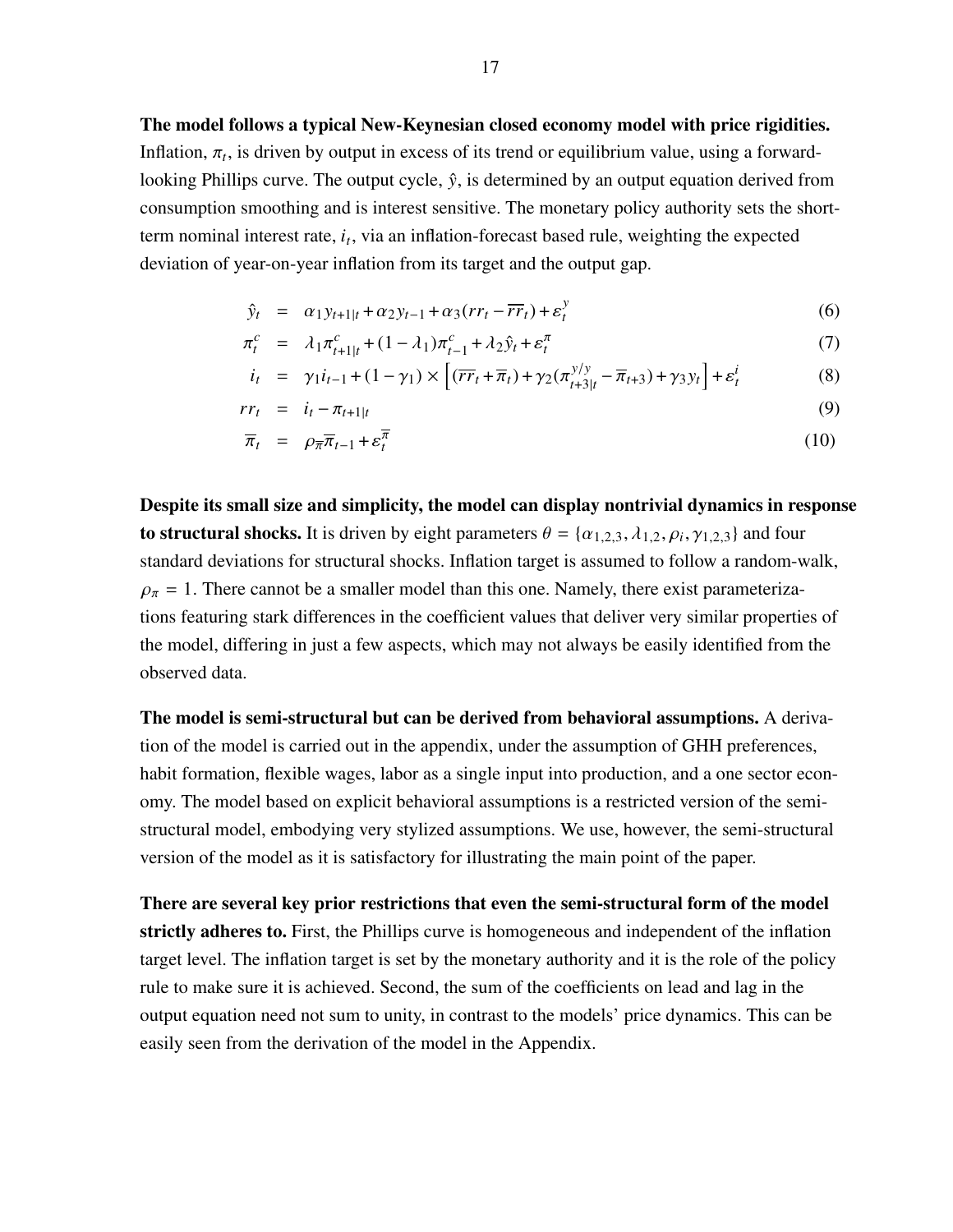#### B. Computational Experiment

<span id="page-17-0"></span>To illustrate the idea of system priors, the example below demonstrates how a single system prior induces individual parameter priors. We believe that this type of exercise is very informative about the philosophy of system priors. The example uses the model with very diffuse marginal independent priors on individual parameters, which is updated to form a composite prior by a single *system prior.* An interesting aspect of the exercise is to see how and for which parameters the prior distribution gets changed. In principle, if the property of the model used as a system prior is affected by the parameter, the individual parameter's prior distribution will get influenced by introducing the system prior.

The effect of a system prior on an individual parameter's prior distribution depends on the global identification of the parameter with respect to the system prior. If the parameter is not affecting the statistic within its whole support, the parameter is not globally identified with respect to a system prior. Note that the mapping from parameters in  $\theta$  to the rationalexpectations solution is highly nonlinear and that there may be multiple parameterizations consistent with the desired value of the system prior. This, actually, is the key principle, otherwise the prior would collapse into calibration. This multiplicity may lead to the existence of *iso-parametric paths*.

In our example, the system prior used is specified in terms of a distribution of the sacrifice ratio. Strictly speaking, there are two system priors, since we truncate the whole parameter space to regions that are Blanchard-Kahn stable (a dogmatic system prior, in essence). The sacrifice ratio is defined as a cumulative loss in output after a permanent decrease of the central bank's inflation target by 1 percentage point. In our simple linear model, the disinflation from 3% to 2% will produce the same loss of output as disinflation from 15% to 14% would. In a more complex, possibly nonlinear models, this would not hold and the scope for employing the sacrifice-ratio prior would be even larger. The sacrifice ratio is a key statistic for a policy model's evaluation, see e.g. [FED](#page-21-8) [\(1996\)](#page-21-8) or [Laxton and Pesenti](#page-22-5) [\(2003\)](#page-22-5).

The system prior is specified such that the sacrifice ratio is assumed to be distributed as N(-0.8,0.05). This constitutes relatively informative but very transparent prior information about the model. Normal distribution is employed for simplicity only; one can opt for any distribution of interest. For each parameter, a rather diffuse marginal independent prior is chosen, relying on truncated Normal distribution. In particular, it is interesting to see how a relatively diffuse multivariate Normal prior distribution of all parameters gets translated to a prior distribution of the sacrifice ratio before the system priors are taken on board.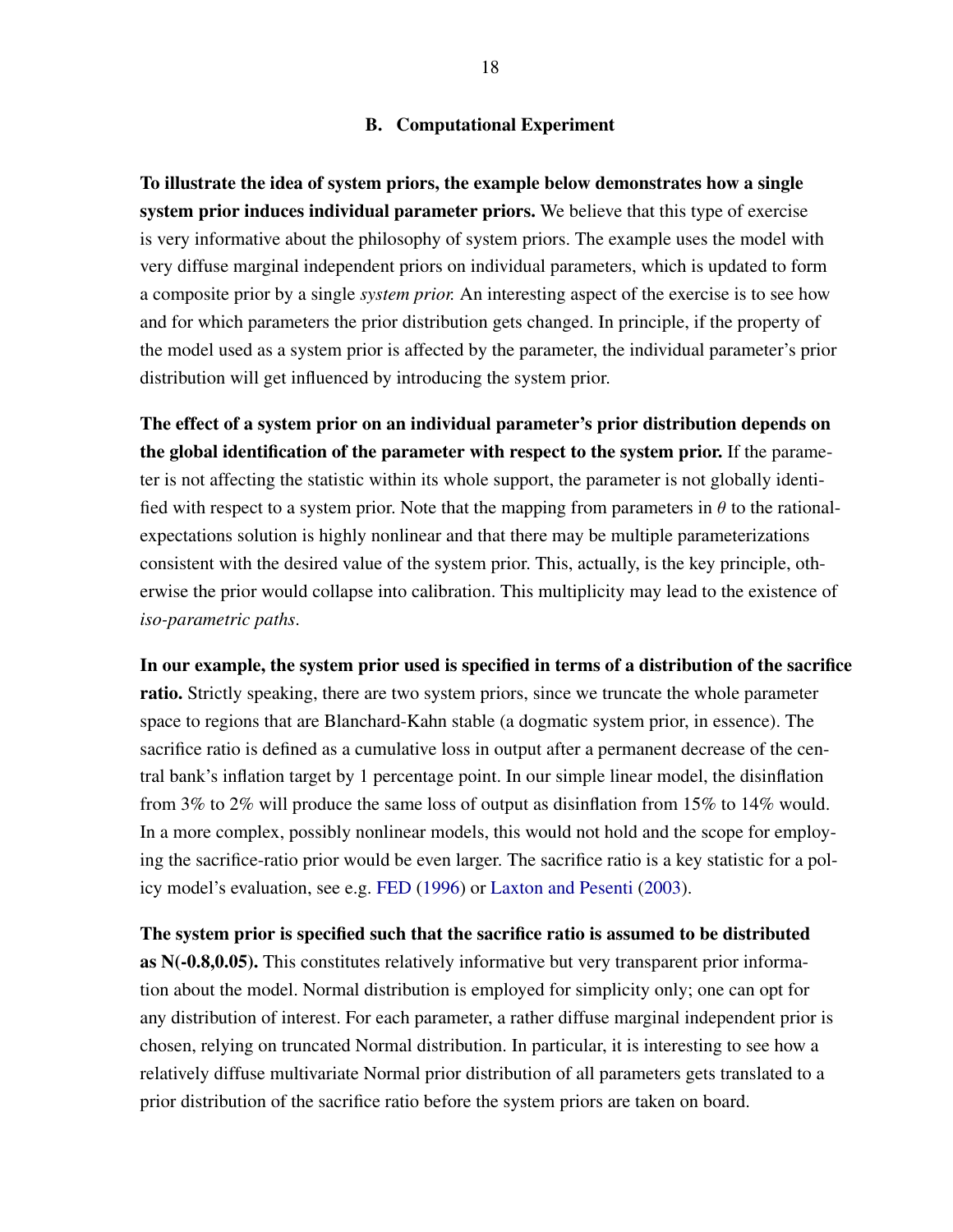Figure [1](#page-18-0) demonstrates how the prior about the sacrifice ratio induces priors across individual parameters. The blue dashed line is the marginal independent prior, the red solid line is the marginal prior distribution of the composite prior, after the system prior about the sacrifice ratio is applied. Some parameters are affected more then others, some seem essentially irrelevant for the size of the sacrifice ratio. The coefficients in the output and inflation equations are very much affected by the assumptions about the range of the system prior. It should also be understood that only marginal distributions are plotted, whereas for the estimation, the full joint prior distribution will be exploited. Interestingly it shows that the least identified coefficients in our example are the coefficients of the monetary policy rule.

<span id="page-18-0"></span>

#### **Figure 1. Priors induced by a sacrifice ratio prior**

19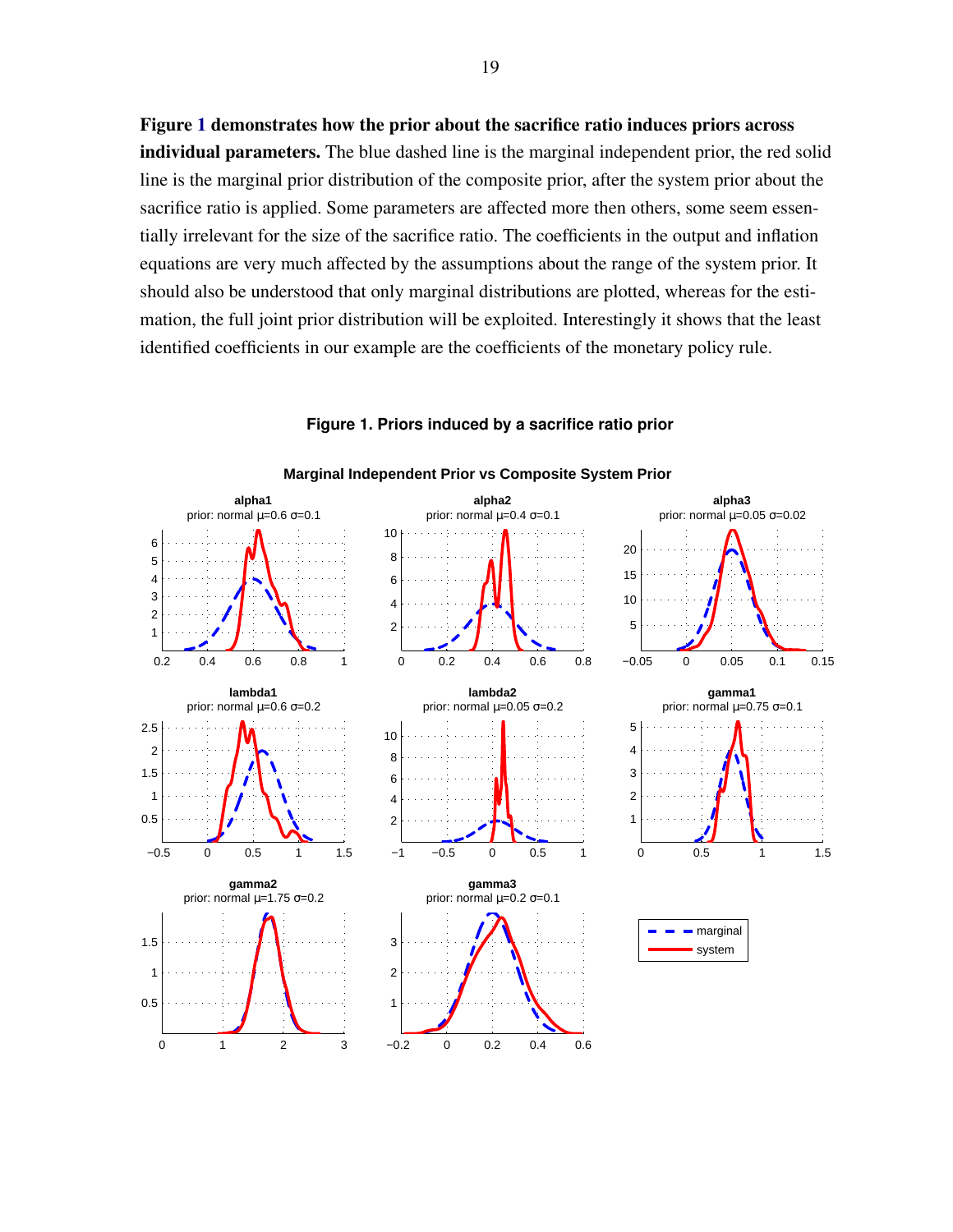Figure [2](#page-19-0) illustrates two prior distributions of the sacrifice ratio – the marginal independent prior and the composite prior. The value of the sacrifice ratio at the mode (and by that token, at the mean) implied by the marginal independent prior is -0.5, indicated by a red vertical line on both panels. As can be seen from the left panel, the diffuse Gaussian priors result in highly non-Gaussian prior distribution for the sacrifice ratio. This is to be expected. The mapping from the structural parameters to the sacrifice ratio is highly nonlinear and must satisfy the saddle-path stability of the model. The right panel depicts the distribution of the sacrifice ratio, after the system prior of  $N(-0.8,0.05)$  has been implemented.<sup>[17](#page-19-1)</sup>

<span id="page-19-0"></span>

#### **Figure 2. Prior predictive distributions: sacrifice ratio**

<span id="page-19-1"></span><sup>&</sup>lt;sup>17</sup>Both graphs feature only 15000 draws from the relevant prior distributions.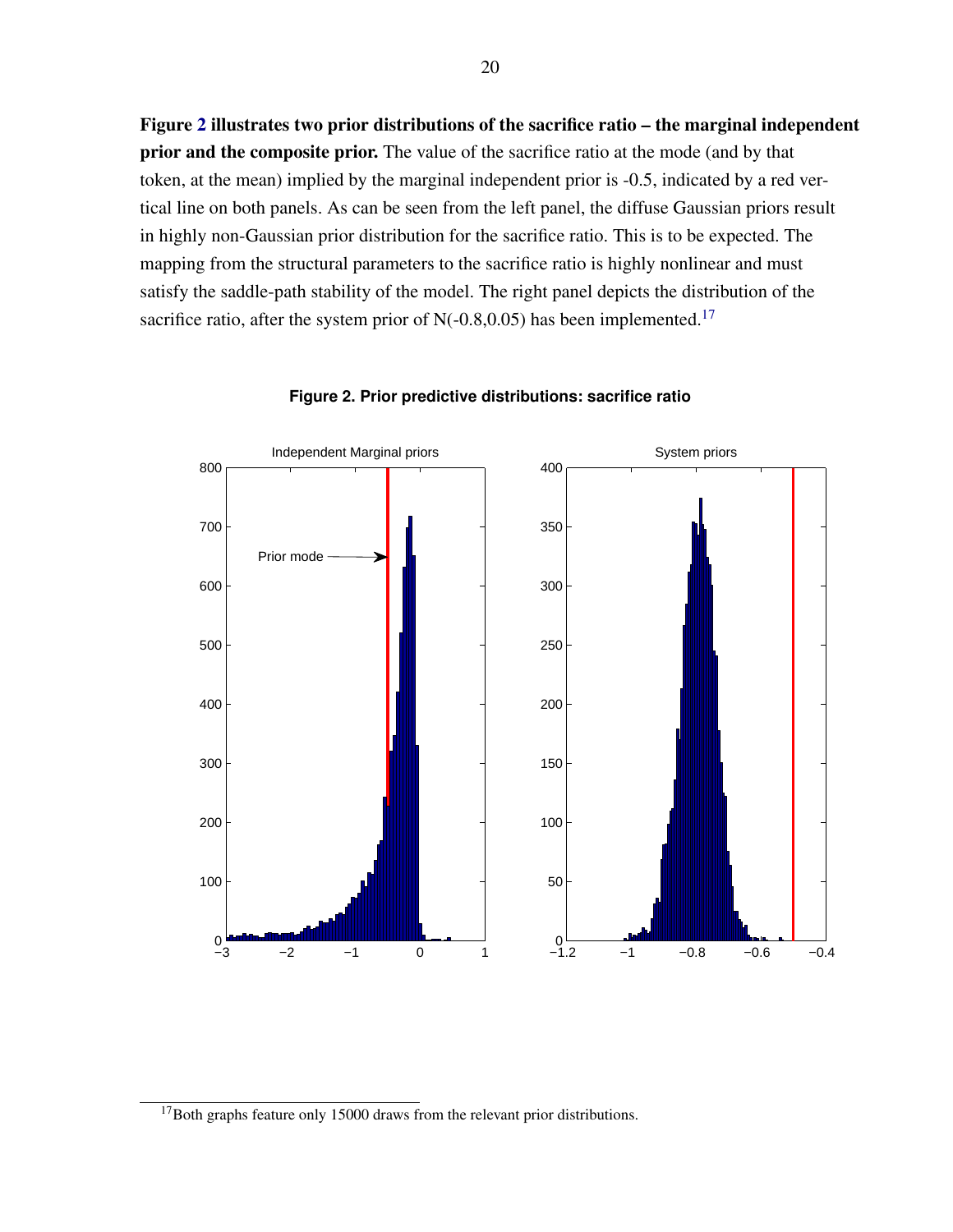#### **CONCLUSIONS**

This paper demonstrated a novel approach how to formulate priors for economic models. System priors are priors directly related to the structural system properties of the model, that allow one to back out implied complex joint prior distribution for individual parameters. System priors allow for eliciting transparent and economically meaningful priors for the estimation of structural models, without unintentional consequences as is often the case with independent marginal parameter priors.

### System priors –no matter what they are– are transparent and easy to communicate.

With system priors, it is perfectly acceptable to have economic priors and it is likewise acceptable to have quite informative priors. System priors foster transparency and it is their transparency and economically meaningful nature that allow the priors to be discussed and debated. After all, these are subjective priors that need to be explained. Although several examples of system priors were discussed, these are just the tip of the iceberg. System priors free analysts from 'prior specification fishing,' chasing for the combination of marginal independent priors that roughly convey their more often vague ideas about model behavior, if they have any. On the other hand, system priors force researches to carefully articulate their priors.

System priors can serve both as a complement and substitute for individual independent **marginal parameter priors.** There is no doubt that having priors directly about structural parameters is the first best approach in many cases. System priors are not mutually exclusive with individual parameter priors in principle; better, system priors may impose further structure on those, as is clear from the computational procedure suggested.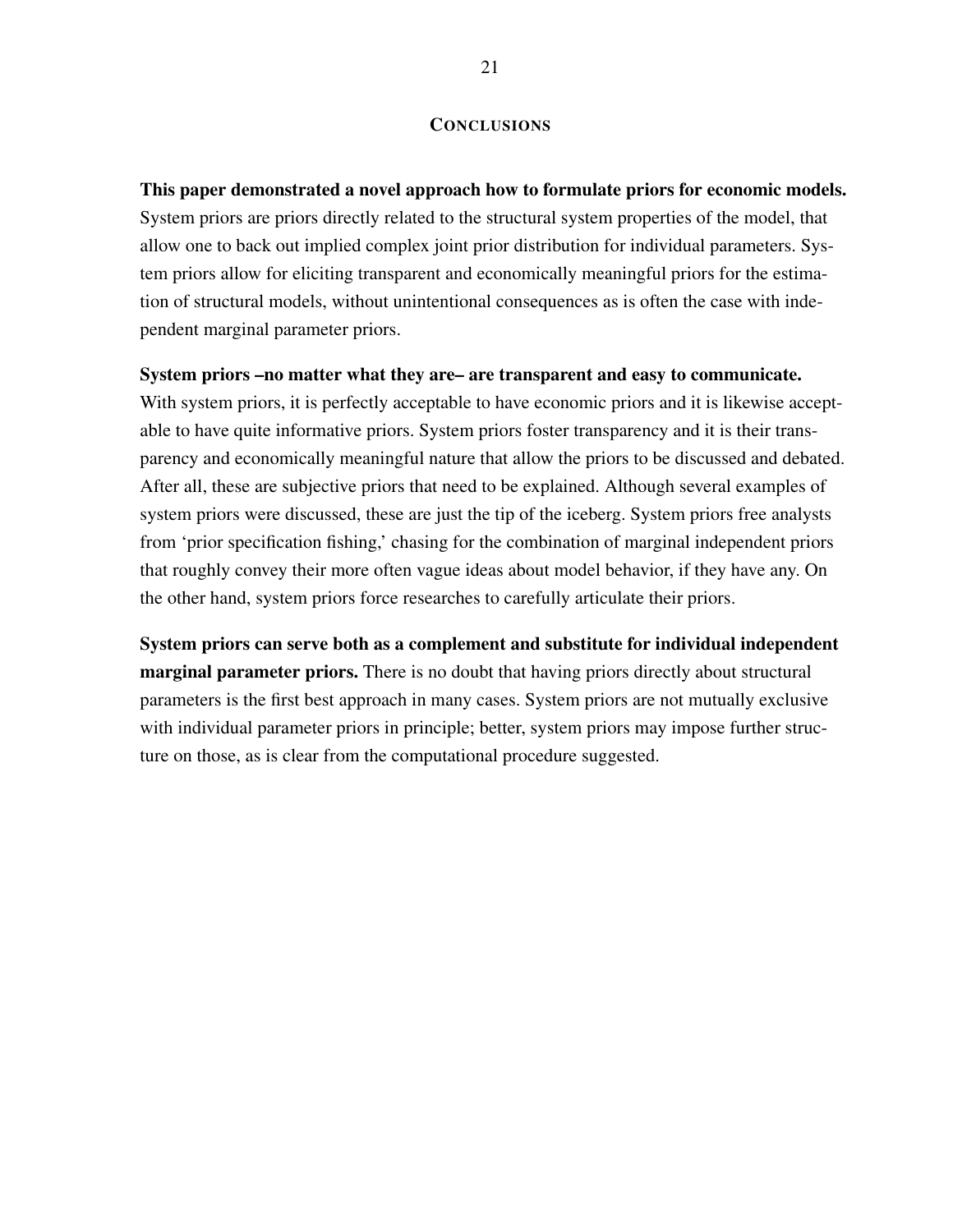#### **REFERENCES**

<span id="page-21-2"></span><span id="page-21-0"></span>An, S., and F. Schorfheide, 2007, "Bayesian analysis of DSGE Models," *Econometric Reviews*, Vol. 26, No. 2–4, pp. 113–172.

<span id="page-21-11"></span>Andrle, M., Ch. Freedman, R. Garcia-Saltos, D. Hermawan, D. Laxton, and H. Munandar, 2009, "Adding Indonesia to the Global Projection Model," Working Paper 09/253, International Monetary Fund, Washington DC.

<span id="page-21-14"></span>Blanchard, O., and Ch.M. Kahn, 1980, "The Solution of Linear Difference Models under Rational Expectations," *Econometrica*, Vol. 48, pp. 1305–1312.

<span id="page-21-5"></span>Calvo, G.A., 1983, "Staggered Prices in a Utility-Maximizing Framework," *Journal of Monetary Economics*, Vol. 12, pp. 383–398.

<span id="page-21-12"></span>Canova, F., 2007, *Methods for Applied Macroeconomic Research* (Princeton, New Jersey: Princeton UP).

<span id="page-21-10"></span>———, 2012, "Bridging DSGE Models and the Raw Data," Working Paper 635, Barcelona Graduate School of Economics, Barcelona, Spain.

<span id="page-21-13"></span>Canova, F., and L. Sala, 2009, "Back to Square One: Identification Issues in DSGE Models," *Journal of Monetary Economics*, Vol. 56, No. 4, pp. 431–449.

<span id="page-21-6"></span>Coenen, G., A.T. Levin, and K. Christoffel, 2007, "Identifying the Influences of Nominal and Real Rigidities in Aggreagate Price-Setting Behavior," *Journal of Monetary Economics*, Vol. 54, pp. 2439–2466.

<span id="page-21-4"></span>Del Negro, M., and F. Schorfheide, 2008, "Forming Priors for DSGE Models (and How it Affects the Assesment of Nominal Rigidities)," Working Paper w13741, National Bureau of Economic Research, Cambridge, MA.

<span id="page-21-1"></span>Faust, J., 2009, "The New Macro Models: Washing Our Hands and Watching for Icebergs," *Economic Review (Sveriges Riksbank)*, Vol. 1, pp. 45–68.

<span id="page-21-3"></span>Faust, J., and A. Gupta, 2012, "Posterior Predictive Analysis for Evaluating DSGE Models," Working Paper w17906, National Bureau of Economic Research, Cambridge, MA.

<span id="page-21-8"></span>FED, 1996, "A Guide to FRB/US," Working Paper version 1.0, Federal Reserve Board, Board of Governors, Washington, D.C.

<span id="page-21-9"></span>Fuhrer, J.C., 1994, "Optimal Monetary Policy and the Sacrifice Ratio," *Conference Series, Federal Reserve Bank of Boston*, Vol. 38, No. June, pp. 44–69.

<span id="page-21-15"></span>Gali, J., 2008, *Monetary Policy, Inflation, and the Business Cycle* (Princeton,New Jersey: Princeton UP).

<span id="page-21-7"></span>Geweke, J., 2007, "Comment," *Econometric Reviews*, Vol. 26, No. 2–4, pp. 193–200.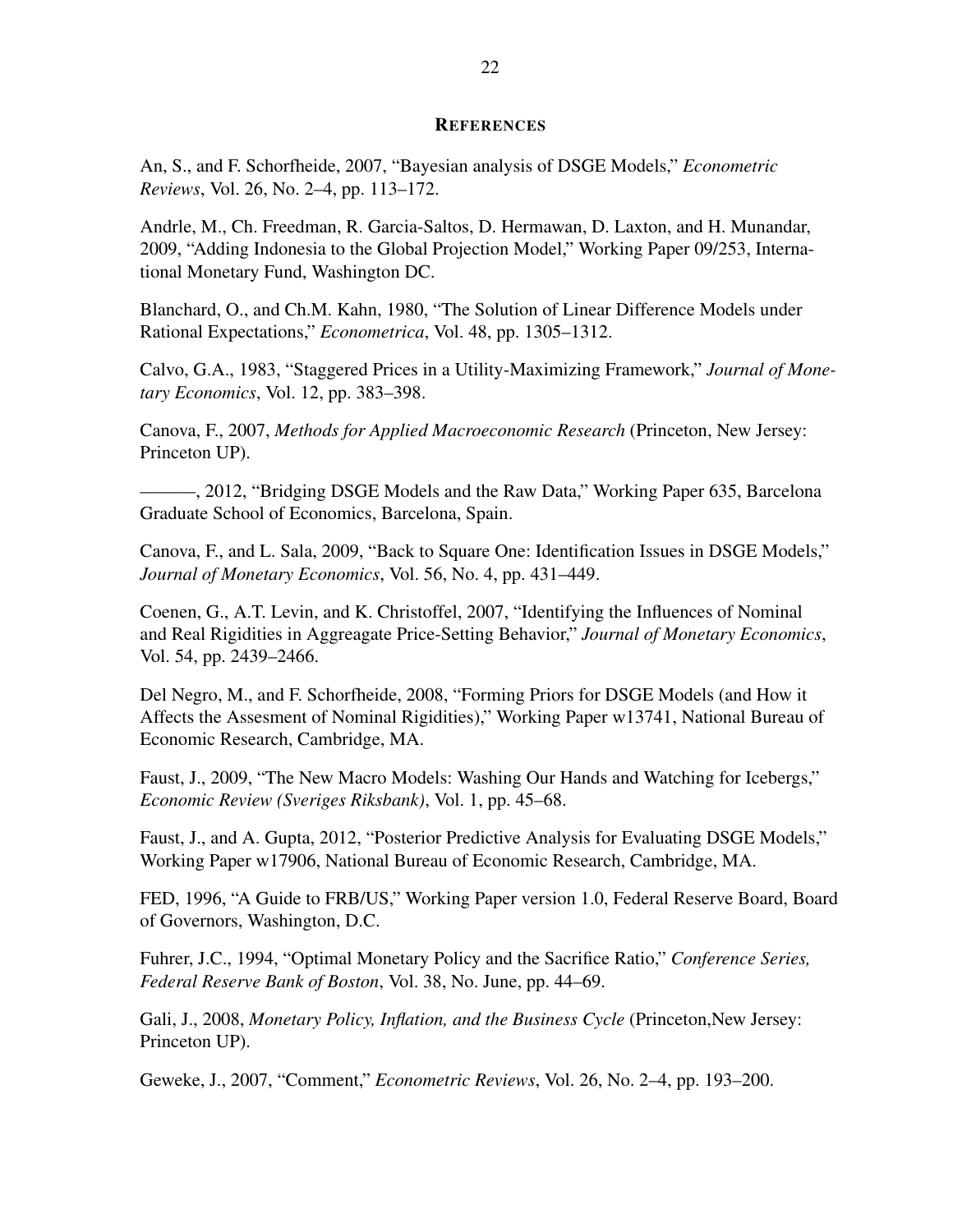<span id="page-22-0"></span>———, 2010, *Complete and Incomplete Econometric Models* (Princeton, NJ: Princeton University Press).

<span id="page-22-7"></span>Hamilton, J.D., 1994, *Time Series Analysis* (Princeton, NJ: Princeton University Press).

<span id="page-22-1"></span>Jarociński, M., and A. Marcet, 2010, "Autoregressions in Small Samples, Priors about Observables and Initial Conditions," Working Paper 1263, European Central Bank, Frankfurt am Main, Germany.

<span id="page-22-8"></span>Koopman, L.H., 1974, *The Spectral Analysis of Time Series* (San Diego, CA: Academic Press).

<span id="page-22-10"></span>Laubach, T., 2001, "Measuring the NAIRU: Evidence from Seven Economies," *The Review of Economics and Statistics*, Vol. 83, pp. 218–231.

<span id="page-22-5"></span>Laxton, D., and P. Pesenti, 2003, "Monetary rules for small, open, emerging economies," *Journal of Monetary Economics*, Vol. 50, No. 5, pp. 1109–1146.

<span id="page-22-2"></span>Leamer, E.E., 1978, *Specification Searches: Ad Hoc Inference with Nonexperimental Data* (New York: John Wiley & Sons, Inc.).

<span id="page-22-4"></span>Poirier, D.J., 1998, "Revising Beliefs in Nonidentified Models," *Econometric Theory*, Vol. 14, pp. 483–509.

<span id="page-22-6"></span>Solow, R., 2010, "Building a Science of Economics for the Real World," Techn. rep., Prepared statement for House Committee on Science and Technology Subcommittee on Investigation and Oversight, July 20.

<span id="page-22-9"></span>Stock, J.H., 1994, "Unit Roots, Structural Breaks and Trends," *Handbook of Econometrics*, Vol. 4, pp. 2739–2841.

<span id="page-22-11"></span>Theil, H., and A. Goldberger, 1961, "On Pure and Mixed Statistical Estimation in Economics," *International Economic Review*, Vol. 2, No. 1, pp. 65–78.

<span id="page-22-12"></span>Turnovsky, Stephen J., 2000, *Methods of Macroeconomic Dynamics – 2nd Edition* (Cambridge: MIT Press).

<span id="page-22-3"></span>Villani, M., 2009, "Steady-state Priors for Vector Autoregressions," *Journal of Applied Econometrics*, Vol. 24, No. 4, pp. 630–650.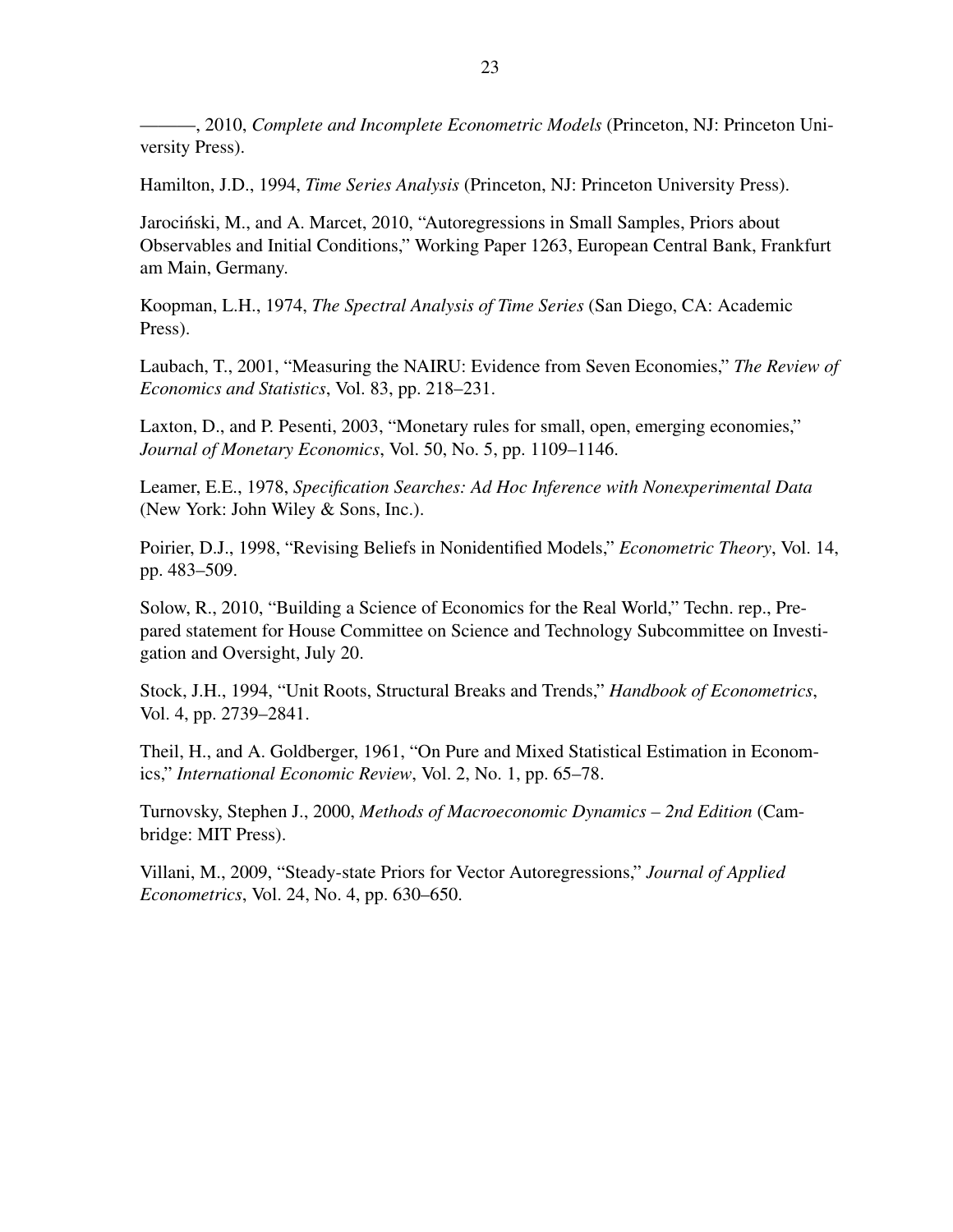#### **APPENDIX**

#### <span id="page-23-0"></span>IV. BEHAVIORAL FOUNDATIONS OF A SIMPLE MONETARY MODEL

The standard New Keynesian Model, see e.g. [Gali](#page-21-15) [\(2008\)](#page-21-15), amounts to a system similar to our simple model, with the restriction  $\alpha_2 = 0$ .

We assume a single sector economy where monopolistic intermediate firms produce goods using labor only, i.e.:

$$
Y_t(j) = Z_t L_t(j)^{\gamma},\tag{11}
$$

where  $Z_t$  is aggregate technology shock. We assume that intermediate firms' prices are sticky, which can be easily operationalized using a version of Rotemberg or Calvo pricing. We assume [Calvo](#page-21-5) [\(1983\)](#page-21-5) pricing with the parameter  $\theta$  determining the probability of changing the price in the current period. Firms that do not re-optimize prices in the current period follow a rule of thumb and index their prices by previous period change of the average prices level in the industry. These assumption lead to a Phillips Curve of the form:

$$
\pi_t^y = \frac{\beta}{1+\beta} \pi_{t+1|t}^y + \frac{1}{1+\beta} \pi_{t-1}^y + \frac{(1-\theta)(1-\theta\beta)}{\theta(1+\beta)} r \hat{m} c_t + \varepsilon_t^\mu,
$$
(12)

where  $r\hat{m}c = \hat{w}_t - \hat{p}_t - \hat{z}_t$  is a log-deviation of real marginal costs from its steady-state, as determined by the inverse markup. The 'cost-push shock'  $\varepsilon_t^{\mu}$  follows from a time variation in the elasticity of substitution among intermediate goods.

There is a mass of consumers who supply their labor services, *L<sup>t</sup>* , and consume final goods,  $C_t$ , at a price  $P_t$ . All consumers can use a deposit account at a perfectly competitive bank with the rate of interest  $R_t^B$ . They also receive proportional share of intermediate firms profits,  $\Pi_t$ and transfers, *T<sup>t</sup>* . The consumer's problem can be stated as:

$$
\max \sum_{t=s}^{\infty} \beta^{t} \left( (C_{t}(i) - hC_{t-1}) - \chi \frac{L_{t}^{1+\eta}}{1+\eta} \right)^{1+\sigma} \times \frac{1}{1+\sigma}
$$
(13)

subject to a period budget constraint

$$
P_t C_t(i) + B_t(i) = R_{t-1}^B B_{t-1}(i) + W_t L_t(i) + \Pi_t(i) + P_t T_t(i).
$$
\n(14)

The bank is perfectly competitive, refinancing itself at a central bank. For simplicity we assume that transformation of credit and deposits is costless, but subject to stochastic shocks  $\phi_t$ . The